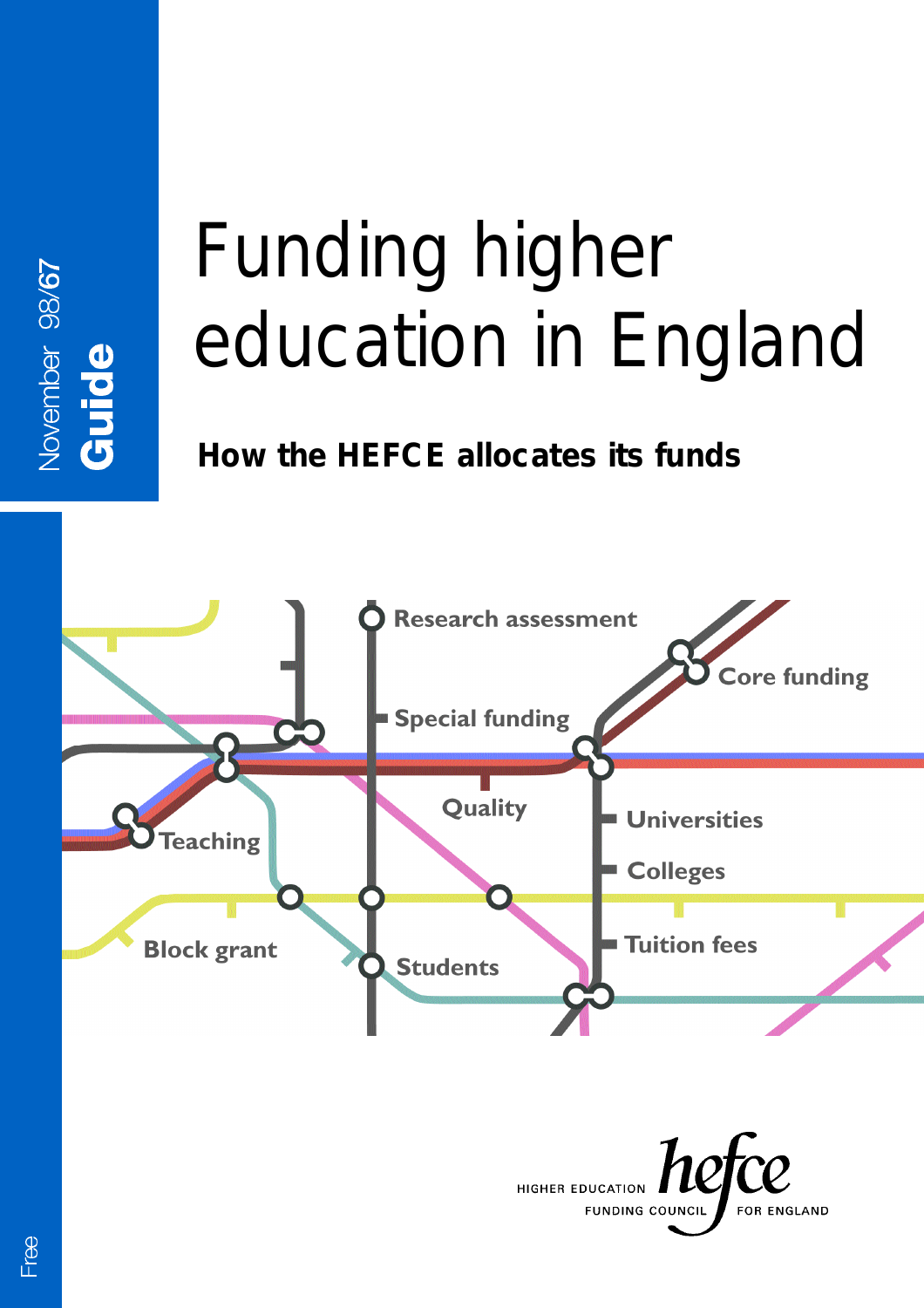# **Contents**

| <b>Introduction</b>                            | 3  |
|------------------------------------------------|----|
| <b>Background</b>                              | 4  |
| The annual teaching and research funding cycle | 6  |
| <b>Funds for teaching</b>                      | 8  |
| General funding principles                     |    |
| Overview of the funding method                 |    |
| Detailed description of the method             |    |
| <b>Funds for research</b>                      | 15 |
| Other related funding                          | 18 |
| Annex: Funding for teaching - examples         | 20 |
| Glossary of terms                              | 26 |
| <b>Further reading</b>                         | 28 |

Page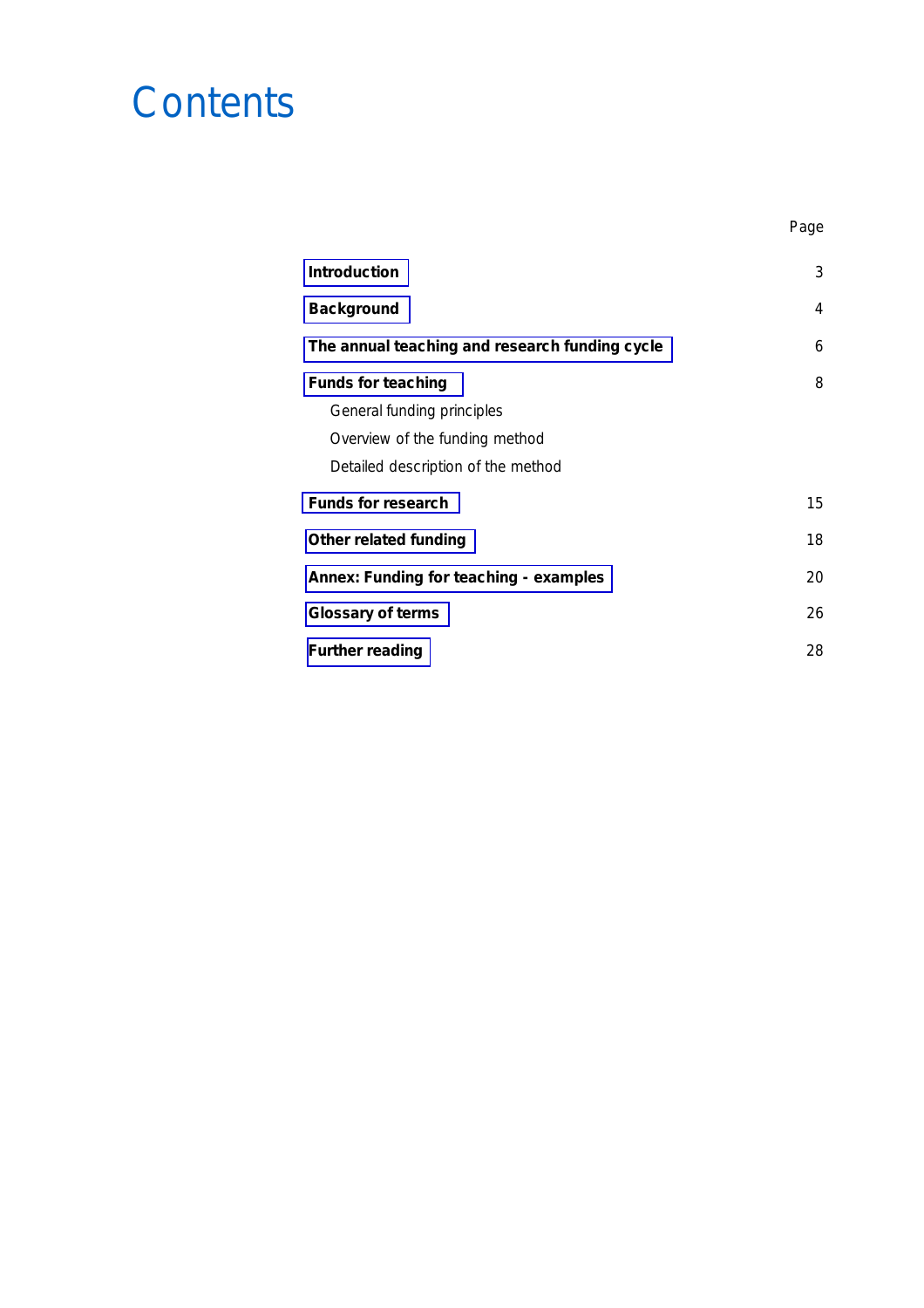# <span id="page-2-0"></span>Introduction

Every March we announce the grant for the following academic year<sup>1</sup> to each university and college we fund.

This guide describes the principles that underpin the allocation of funding, and explains the components of an institution's grant. It is intended for those working in higher education and for others who wish to understand our funding methods.

We use formulae to determine how most of the money is allocated between institutions. These take account of certain factors for each institution, including the number and type of students, the subjects taught, and the amount and quality of research undertaken there. After we determine the amount of funding, it is provided in the form of a 'block grant' which institutions are free to allocate according to their own priorities within our broad guidelines. We do not expect institutions to model their internal allocations on our own funding method.

In 1996-97 we reviewed our funding methods for teaching and research, after extensive consultation with the higher education sector. The new funding method for research was first used to allocate grants for 1997-98. The new funding method for teaching was introduced for 1998-99.

We believe in being open about our allocation methods and policies, and we are keen that they are easy to understand.

<sup>1</sup> The academic year is from 1 August to 31 July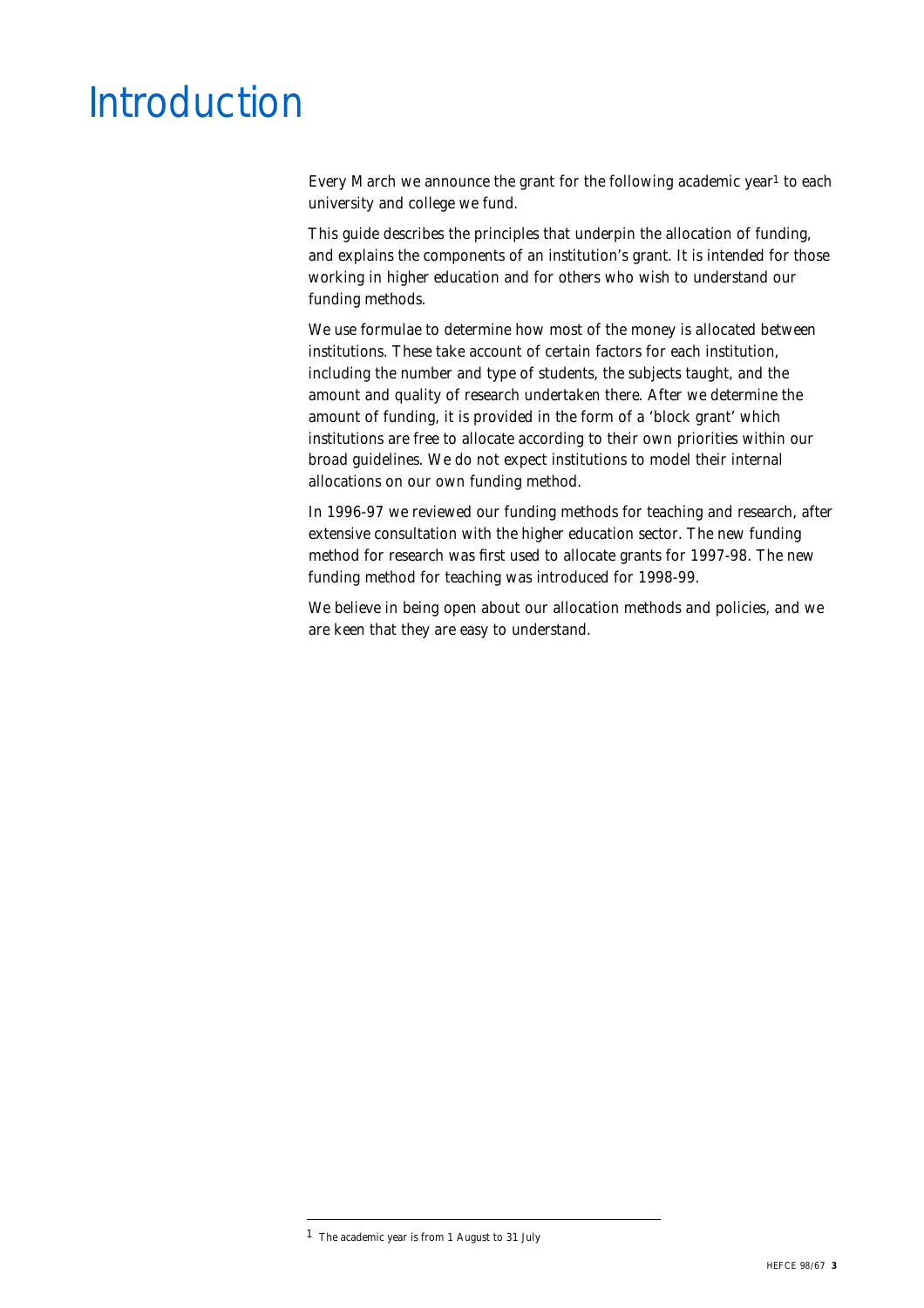# <span id="page-3-0"></span>Background

Each year we advise the Secretary of State for Education and Employment on the funding needs of higher education in England. The actual funding for higher education is decided by the Government and voted by Parliament.

We are responsible for distributing this money, within broad policy guidelines provided by the Secretary of State. At present we fund 135 higher education institutions (HEIs), and 72 further education colleges (FECs) that provide higher education courses. Following the recommendation of the National Committee of Inquiry into Higher Education (the 'Dearing Committee') and Government policy, we will fund courses in some additional 200 FECs from 1999-2000.

Institutions are accountable to the Council, and ultimately to Parliament, for the way they use Council funds. They are independent bodies and are free to raise money from other sources. This gives them scope to pursue activities alongside those for which they receive Council funds.

Figure 1 shows that HEIs receive funding from many different public and private sources. The HEFCE is the largest single source of income for the higher education sector. The proportion of an institution's total income allocated by the HEFCE will depend on its activities and money raised from other sources.



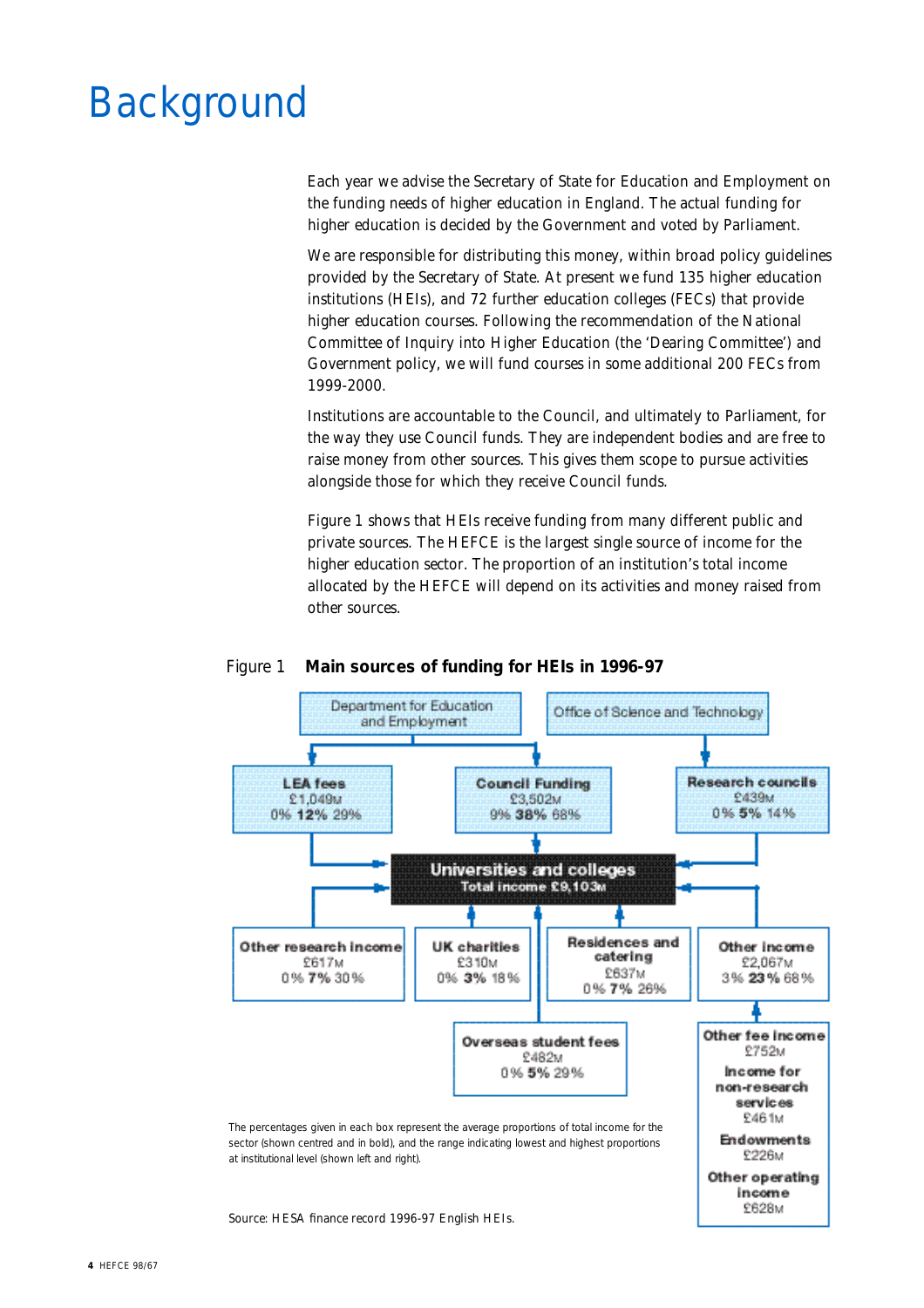After Council grant, tuition fees are usually the only other major source of funding for teaching. The bulk of the fees in 1996-97 were paid by local education authorities. From 1998-99, many new UK and European Union (EU) undergraduate students on full-time higher education courses will have to make a contribution towards the cost of their tuition. The fee level has been set at £1,000 per student per year, which represents about a quarter of the average cost of tuition. Fees are means tested so that students from poorer families are exempt, or pay only a proportion.

Public funds for research in universities and colleges are also provided by the Office of Science and Technology. These are distributed by the Research Councils, and support research projects and some postgraduate students.

We allocate funds to each university or college to support teaching, research and related activities. In doing so, we aim to:

- increase opportunities
- maintain and enhance quality
- support diversity
- encourage efficiency in the use of public funding
- provide stability in funding from year to year.

Funds are provided as a block grant. Institutions are free to distribute this grant internally at their own discretion, as long as it is used to support teaching, research and related activities.

#### **Medical education and research**

Government funding of medical and dental education and research is distributed through a partnership between the HEFCE and the National Health Service (NHS). HEFCE-allocated funds underpin teaching and research in university medical schools, while NHS funds support the clinical facilities needed to carry out these activities. Funding for ancillary subjects such as nursing comes from the NHS.

#### **Teacher education and training**

The Teacher Training Agency (TTA) provides funding for education and training courses aimed at school teachers. In particular, it funds initial teacher training courses leading to qualified teacher status (QTS), and in-service education and training courses for teachers who hold QTS. The HEFCE funds other teacher education and training provision relating to the noncompulsory education sector.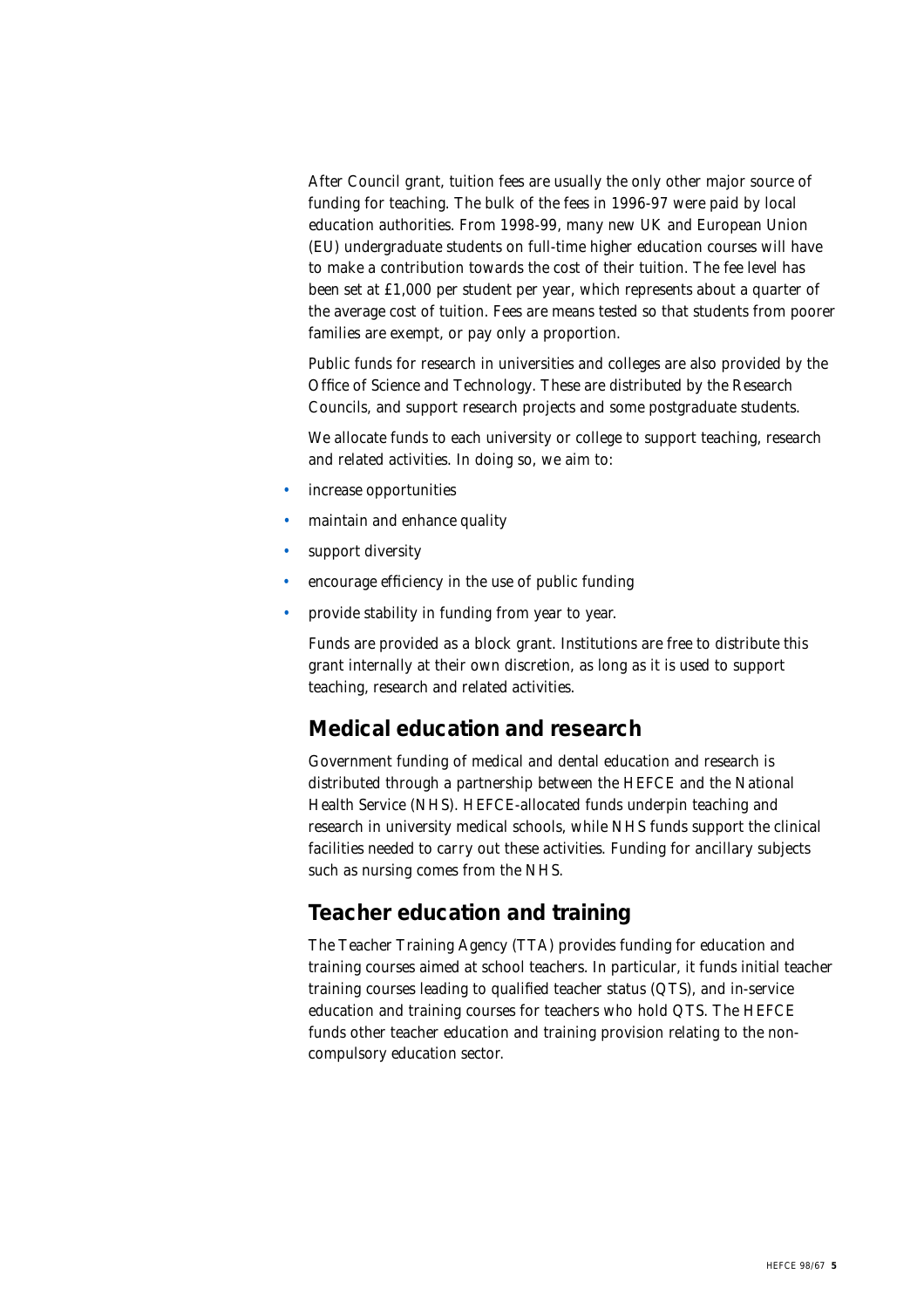# <span id="page-5-0"></span>The annual funding cycle

Each year we divide the total funds between teaching, research and special funding. The proportions are roughly the same from year to year. Figure 2 shows the breakdown for 1998-99.



#### Figure 2 Breakdown of HEFCE funding in 1998-99 - total £3,853 M

Most of these funds are distributed by formulae, which take account of the volume and mix of individual institutions' teaching and research. We publish the data on which calculations are based, so that institutions can check the outcomes each year.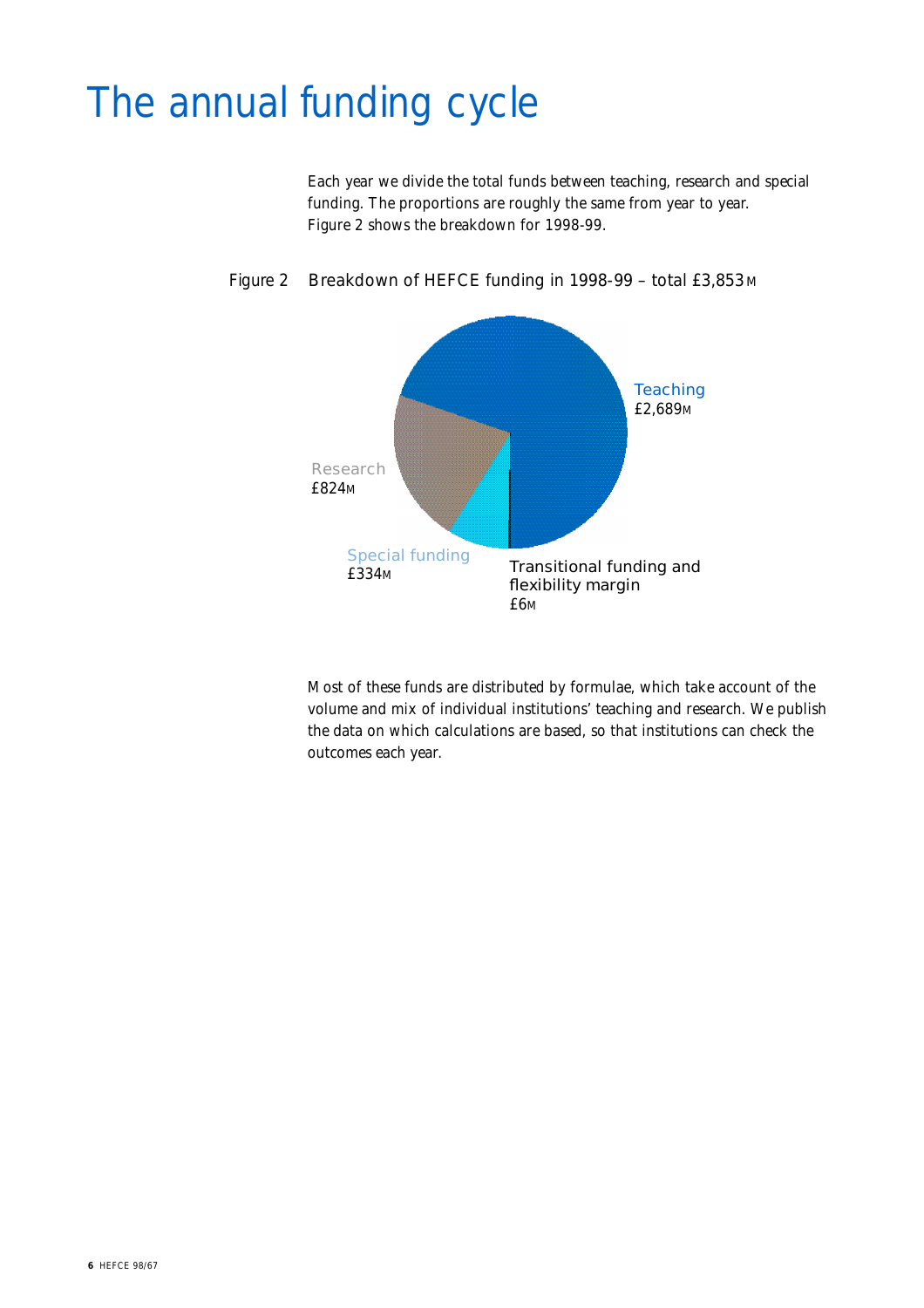#### March

We announce the distribution of grant to universities and colleges.

### Start here

#### April - November

November

higher education.

We advise the Department for Education and Employment on the trends and financial needs of higher education for the next academic year.

The Secretary of State for Education and Employment announces funding for

#### February

We decide the distribution of grant to universities and colleges.



#### **January**

We decide the distribution of the total grant between the main headings teaching, research and other funding.



#### December

Higher education institutions (HEIs) and further education colleges supply information on the distribution of the current year's student numbers. This provides the data needed to calculate the following year's grant for teaching. HEIs supply information on their research activities. This provides the data needed to calculate the following year's grant for research.

Each autumn the Secretary of State for Education and Employment confirms the total grant to be allocated to the HEFCE for the following year and guidance on spending priorities. We then determine the grants to individual institutions between December and February each year (see figure 3). Each December, universities and colleges provide the Council with a breakdown of their student numbers, together with information on research activities. The main return, the Higher Education Students Early Statistics Survey (HESES) collects information about the number of students studying at each HEI. A similar return is provided by further education colleges - the Higher Education in Further Education: Students Survey (HEIFES)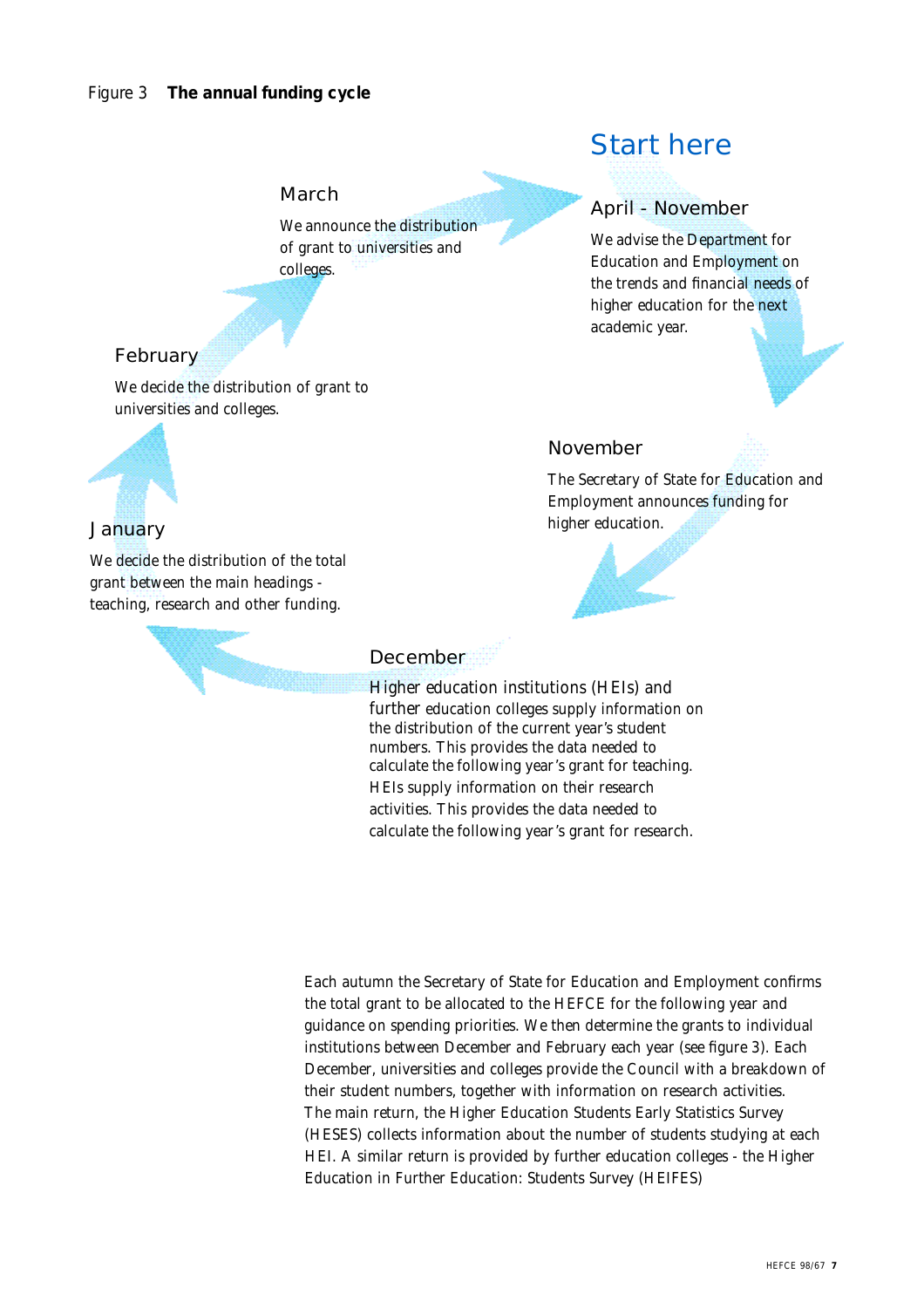# <span id="page-7-0"></span>Funds for teaching

#### **This part of the guide is divided into three sections:**

- general funding principles
- overview of the funding method
- detailed description of the method.

### The general funding principles

In distributing the funds, we aim to meet the needs of students, employers and the nation by promoting high quality teaching.

From 1998-99, we have used a new method to allocate funds for teaching. The old method provided stability for institutions, but in some cases maintained differing levels of funding for different institutions for historical rather than educational reasons. We aim to provide fairer funding for students with our new method.

The new method was developed in close consultation with universities and colleges. It funds similar activities at similar rates for all HEIs, and ensures that any variations are for explicit and justifiable reasons. In addition, the new method supports our policy to increase opportunities for a wide range of people to enter higher education. It takes account of the extra cost of providing for certain types of student, such as part-timers and mature undergraduates, and supports diversity by recognising the extra costs of specialist colleges.

The method also allows institutions to bid for additional funded students according to criteria that we determine each year.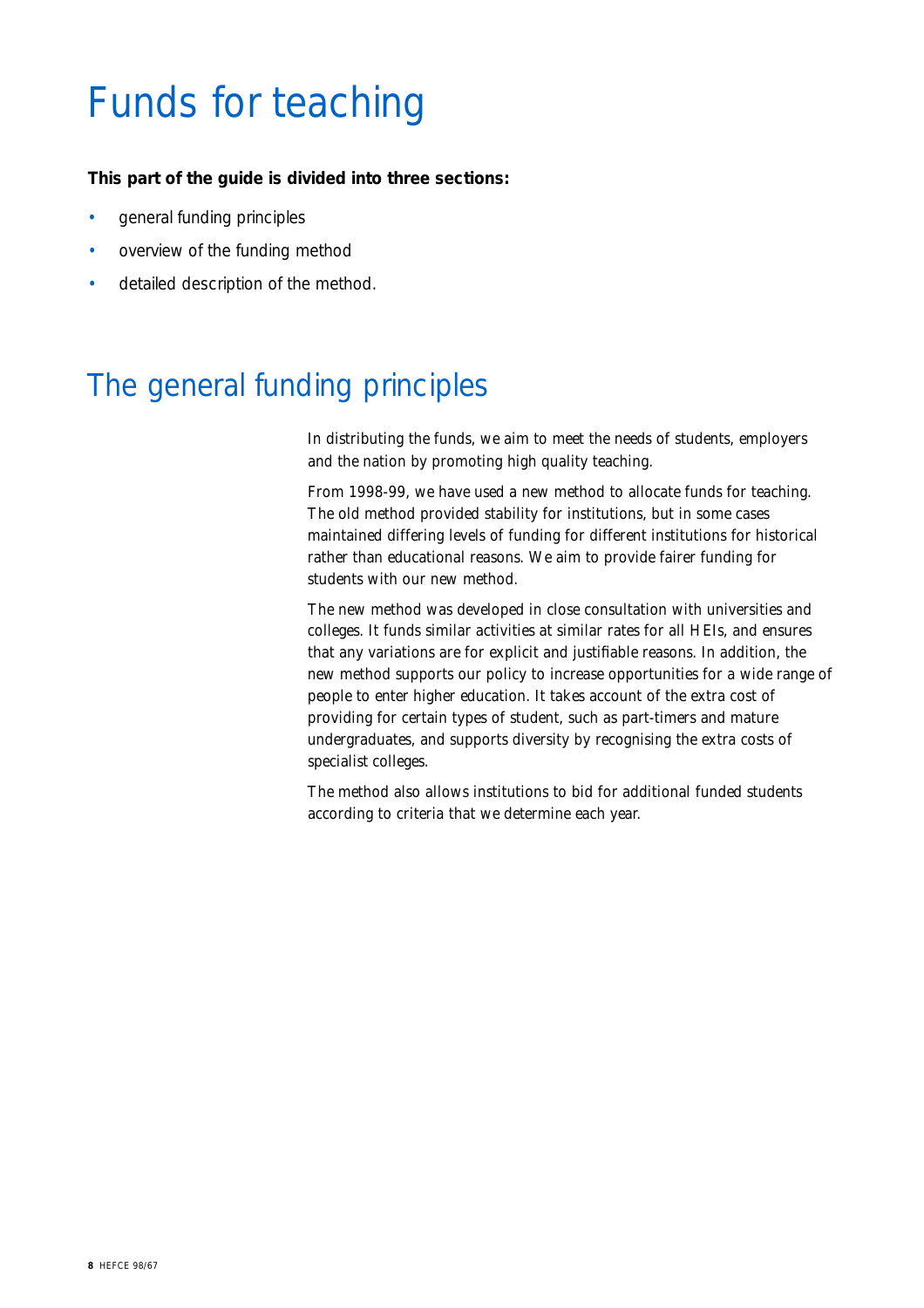### Overview of the funding method

Institutions receive teaching funds in the form of HEFCE grant and student fees. Full-time undergraduate students may receive assistance with their fees from the Government based on their financial circumstances. Postgraduate students on taught courses pay fees to institutions mostly from their own funds. Fees for most postgraduate research students are paid by the research councils. More than a third of the fees for part-time students are paid by employers. We do not provide grant for students from outside the EU and the fees for these students are not taken into account in the following calculations.

The sum total of grant and tuition fees is referred to as **teaching resource** or simply as **resource**.

Resource = HEFCE grant + tuition fees.

#### **Calculating the grant**

In calculating HEFCE teaching funds for each university and college, there are four main stages:

- Stage 1 we calculate a **standard resource** for the institution, taking into account:
	- the number of students
	- subject-related factors
	- student-related factors
	- institution-related factors.
- Stage 2 we calculate the **actual resource** based on the grant for the previous year, adjusted for factors such as inflation, and the assumed income from tuition fees.
- Stage 3 we compare the **standard resource** with the **actual resource** and work out the percentage difference between them.
- Stage 4 If the difference between the standard resource and the actual resource is no more than plus or minus 5 per cent, then the HEFCE grant will be carried forward from one year to the next. This will continue as long as the institution remains within that tolerance band of plus or minus 5 per cent. For institutions outside the tolerance band, we will adjust their grant and/or student numbers so that they move to within the tolerance band over an agreed period.

Each stage is described in more detail overleaf.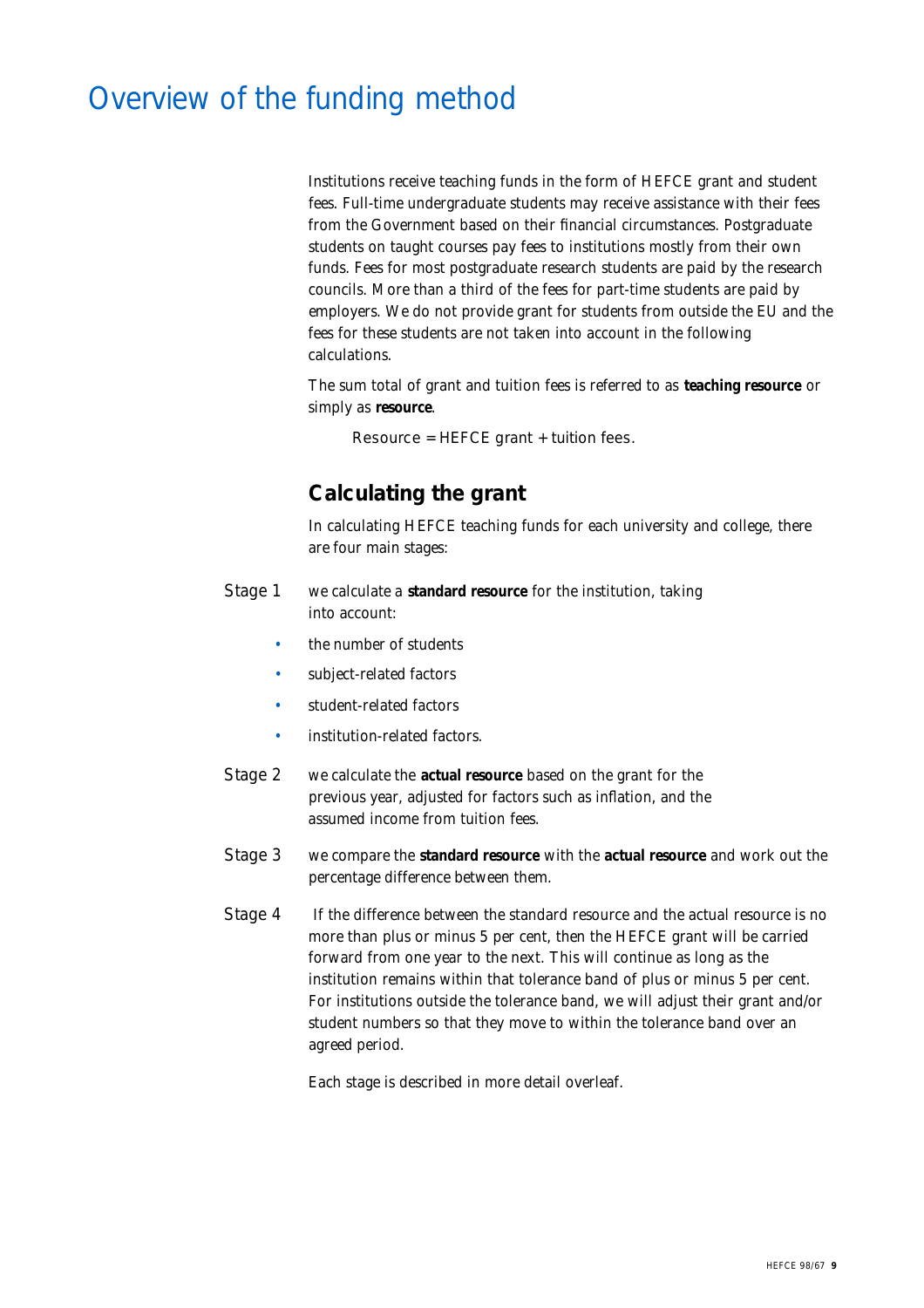### Detailed description of the method

#### Stage 1 **Calculating the standard resource**

#### **Student numbers and volume of teaching activity**

Institutions receive funds from us to teach students. We fund the volume of activity not directly according to the number of students but according to the teaching load generated by these students (the percentage of time they are taught) in each of the four price groups (subject groupings). The teaching load created by a part-time student is measured by comparing their learning activity with that of a full-time student. So full-time equivalents (FTEs) are created for every full-time and part-time student for each price group. Students who undertake practical work or industrial experience for a year outside the university or college (for example, sandwich year-out students) are counted at the rate of 0.5 FTE per student.

We do not fund certain categories of students through our allocations for teaching. These include overseas students and students whose funding is provided from other public sources, such as the NHS or the TTA. In addition, full-time postgraduate research students in years 2 and 3 and part-time postgraduate research students in years 3 to 6 are funded only through our funding method for research.

#### **Premiums**

Clearly there are factors such as the types of student, and the nature of the subject, that call for different levels of resource. To take account of these factors, we attach funding premiums when we calculate the standard resource for each institution. These factors and the premiums are described in Table 1, overleaf. They relate to:

- the subject
- the student
- the institution.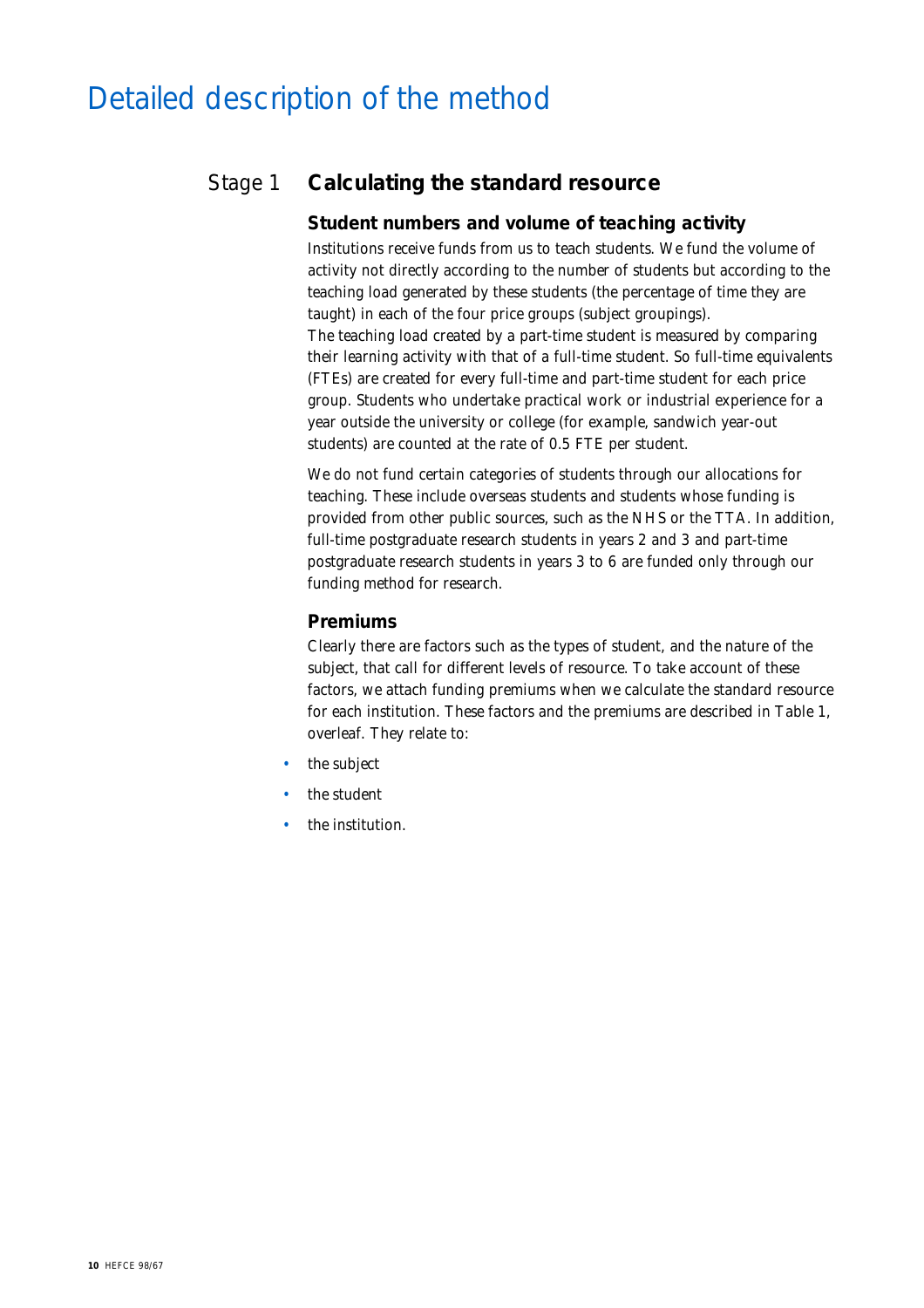#### **Subject-related factors**

Different subjects require different levels of resource: some subjects need laboratories and workshops while others are taught wholly in lecture theatres and seminar rooms. We have defined four broad groups of subjects for funding and set relative cost weights for each, based on sector averages. These cost weights are translated into levels of resource which depend on the total amount of money available each year.

| Price group | Description                                                                               | Cost weight |
|-------------|-------------------------------------------------------------------------------------------|-------------|
| A           | Clinical subjects and veterinary science                                                  | 4.5         |
| B           | Laboratory-based subjects (science, pre-clinical subjects,<br>engineering and technology) |             |
|             | Subjects with a studio, laboratory or fieldwork element                                   | 1.5         |
|             | All other subjects                                                                        |             |

| <b>Student factors</b>                                                                                                                                                                                                                                                                                             | Applied to the<br>un-weighted FTE                        |  |
|--------------------------------------------------------------------------------------------------------------------------------------------------------------------------------------------------------------------------------------------------------------------------------------------------------------------|----------------------------------------------------------|--|
| Part-time students There are extra costs associated with part-time students.<br>For example, two 0.5 full-time equivalent students are counted as one<br>FTE, but the institution's administration costs are higher than for one<br>full-time student.                                                             | 5% premium                                               |  |
| Mature students In their first year, mature full-time undergraduates often<br>need extra support, as they return to studying. (We define mature students as<br>being 25 or over in their first year.)                                                                                                              | 5% premium<br>(in first year only)                       |  |
| Students on long courses Some courses are taught over longer periods than<br>others within the year and so cost more. Courses that last for 45 weeks or<br>more within one academic year attract a premium of 25 per cent. This does<br>not apply to courses in price group A, where the course length has already | Applied to the<br>cost-weighted FTE<br>25% premium       |  |
| been taken into account within the cost weight.                                                                                                                                                                                                                                                                    |                                                          |  |
|                                                                                                                                                                                                                                                                                                                    |                                                          |  |
| <b>Institutional factors</b>                                                                                                                                                                                                                                                                                       | Applied to the<br>cost-weighted FTE                      |  |
| Specialist institutions Some specialist institutions (defined as having 60 per cent<br>or more of their courses in one or two subjects only) have higher costs.                                                                                                                                                    | Variable, usually<br>10% premium                         |  |
| London premium We pay a premium towards the higher costs of operating in<br>London.                                                                                                                                                                                                                                | 8% inner<br>London premium<br>5% outer<br>London premium |  |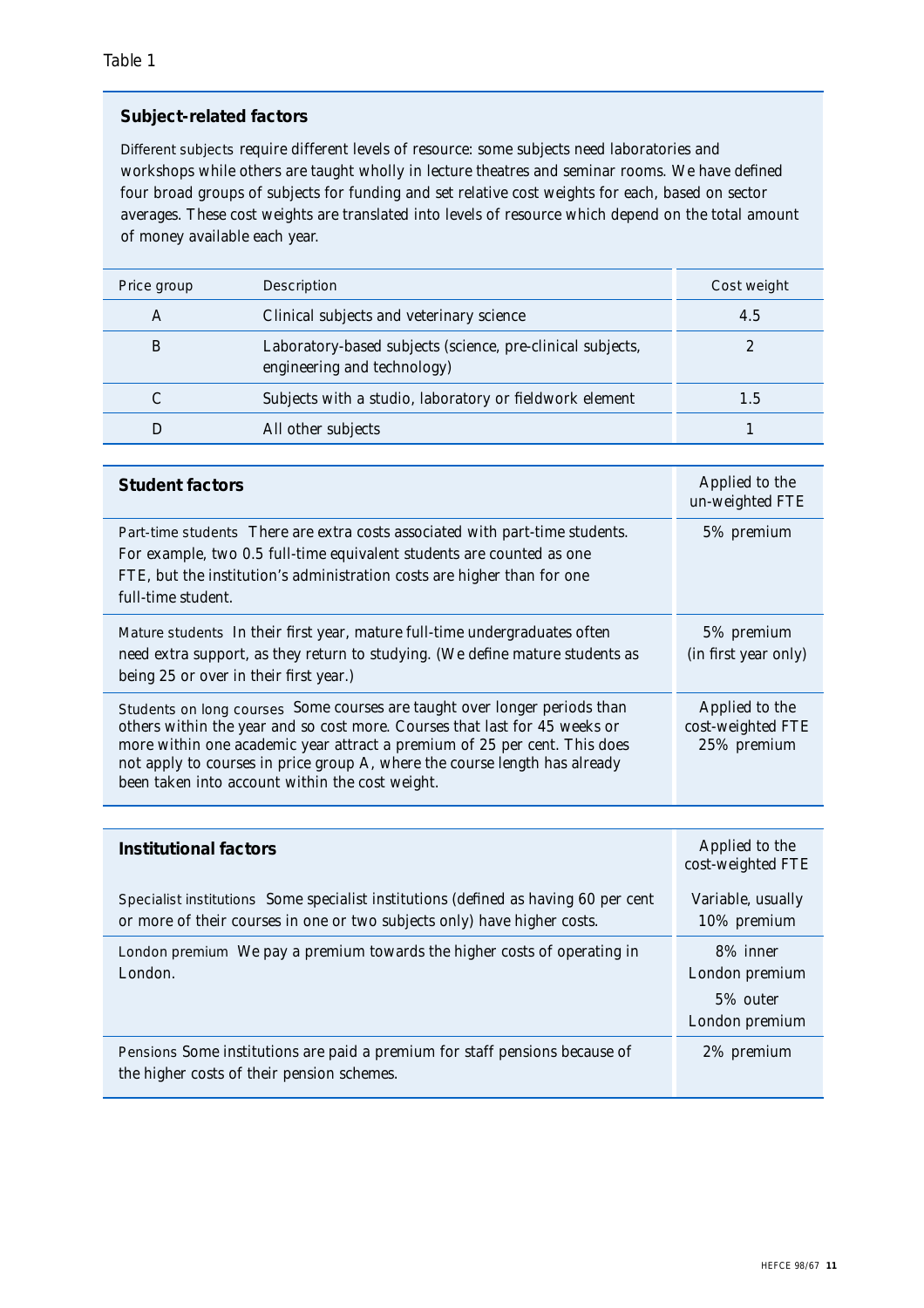#### **Calculating the standard resource**

The total sector resource for teaching is divided by the total sector weighted FTEs to give an underlying resource rate per FTE; this rate is the basic rate (ie the rate for a standard FTE) in price group D. The levels of resource for price groups A to C are calculated relative to the cost weights in Table 1. A fulltime student who does not attract any premiums, in an institution that does not attract any premiums, will be funded at price group D.

| Price group | Level of resource for 1998-992 |
|-------------|--------------------------------|
| A           | £11,979                        |
| в           | £5,324                         |
| C           | £3,993                         |
|             | £2,662                         |

For each institution we use the information on its student numbers and the relevant premiums, to calculate a standard resource for each of the four price groups. These are added to give the standard resource for the whole institution. A more detailed description of these calculations is given at Annex A.

#### Stage 2 **Calculating the actual resource**

For each institution, we start with the baseline HEFCE grant for teaching they received the previous year. Then we make the following adjustments:

#### **Grant adjustments**

- Adjust funding for non-fulfilment of contract. This usually arises because institutions are sometimes unable to recruit or retain the numbers of students on which the grant had been calculated.
- Adjust for increases due to inflation within the total funds provided by the Government.
- Adjust for underlying change in the level of funding per student.
- Add any funding for additional students. The Government has plans for expanding the higher education sector. Each year, over the next few years, the HEFCE will be providing funds to the sector for extra students. The extra student numbers will be allocated on the basis of a competition. (See HEFCE 98/56 'Additional student places and funds: Invitation to bid'.)

#### **Fee adjustment**

Add an assumed income from tuition fees paid by students, research councils, LEAs, employers etc.

 $\,2\,\,$  The level of resource is fixed in February. Subsequent changes to funding within the year do not change the level of resource.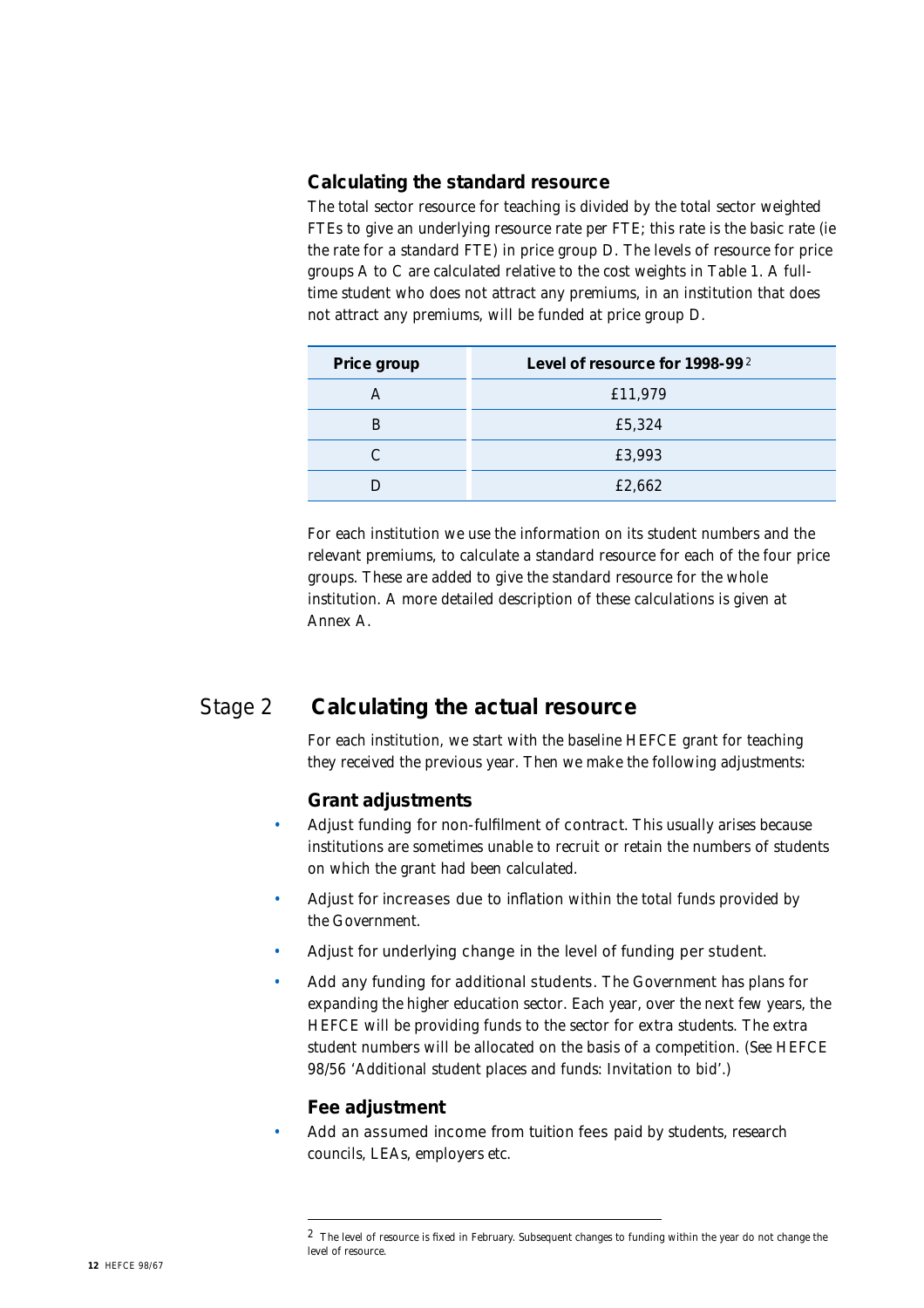For 1998-99 the assumed income from fees is calculated for full-time equivalents (FTEs) as follows:

| Full-time undergraduates                                  | $£1,000$ per FTE |
|-----------------------------------------------------------|------------------|
| Part-time undergraduates                                  | £750 per FTE     |
| Postgraduates on courses with regulated fees <sup>3</sup> | $£1,000$ per FTE |
| Other postgraduates                                       | $£2,610$ per FTE |

#### Stage 3 **Calculating the percentage difference**

The next step is to compare the results of Stage 1, the **standard resource**, with the results of Stage 2, the **actual resource**. The percentage difference is calculated as follows:

actual resource – standard resource x 100

standard resource

The funding method aims to ensure that similar activities are funded at similar rates, in all universities and colleges. Therefore we do not want to give individual institutions much more or much less money than their standard resource. We allow a 'tolerance band' or difference of 5 per cent above or below the standard resource.

#### Stage 4 **Calculating the teaching grant**

If an institution is within the tolerance band, our funding will roll forward from the previous year. In other words, we will pay the amount calculated in Stage 2, less the assumed income from tuition fees. This applies to most universities and colleges. If institutions are outside the tolerance band, we will discuss with them how they can move to be within it.

In the first year of operation of this method, the actual resource being received by a few institutions was found to be outside the tolerance band. In consultation with institutions, a programme of migration was adopted in order to deal with these outliers. 'Expensive' institutions had options of losing grant or increasing their student numbers; a mixed option was also available. Similarly, 'cheaper' institutions lost student numbers and/or received extra funds. Migration trajectories were discussed and set for these institutions. As it affects only a minority of institutions and it is only a transitional arrangement, the details of the policy of migration are not discussed further here. The funding method, in its steady state, will ensure that actual resource will remain within an acceptable range of the standard resource.

 $^3\,$  These are courses such as Postgraduate Certificate in Education and some architecture courses.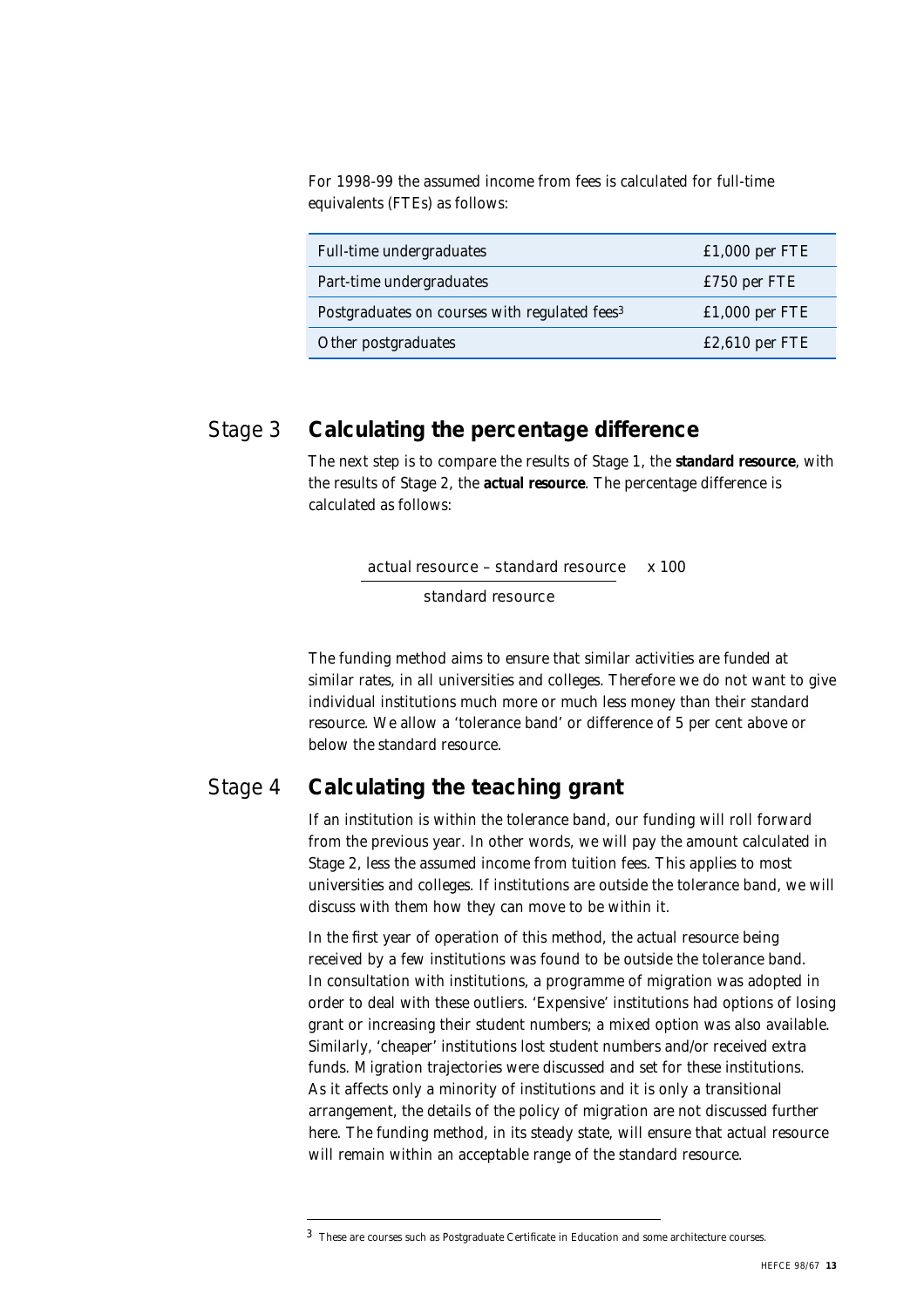#### **The funding agreement**

A funding agreement, also referred to as Part II of the Financial Memorandum, is drawn up each year between an institution and the HEFCE.

The funding agreement is constructed in broad terms. It refers to the weighted volume of activity which is being funded against the resource which is being allocated.

Institutions are allocated a grant on the supposition that a volume of teaching activity will take place in that academic year. When the funding announcements are made, well ahead of the start of the relevant academic year, institutions cannot be sure about the volume of teaching activity which will take place in the following academic year. Recruitment may be less than expected, and the number of students not completing the academic year may be different from expectations. Under the terms of the funding agreement, the rate can vary. However, if the actual rate of funding varies beyond the  $\pm$  5 per cent tolerance band, then action is taken to draw the actual rate back within that band.

The Council sets minimum contract numbers for students in quota controlled undergraduate medical and dental courses. If institutions fall short of the minimum numbers set then there is a deduction made to the actual resource.

The Government requires us to control the numbers of certain types of students. Included in this group are students who receive or are eligible to receive awards paid by either a local education authority (LEA), the Student Awards Agency for Scotland (SAAS), or the Department of Education Northern Ireland (DENI). For each institution we set a Maximum Student Number (MaSN) for such students. We impose a one-off penalty for institutions who exceed their MaSNs beyond a permitted margin. The penalty is equivalent to the fees attributable to these extra students.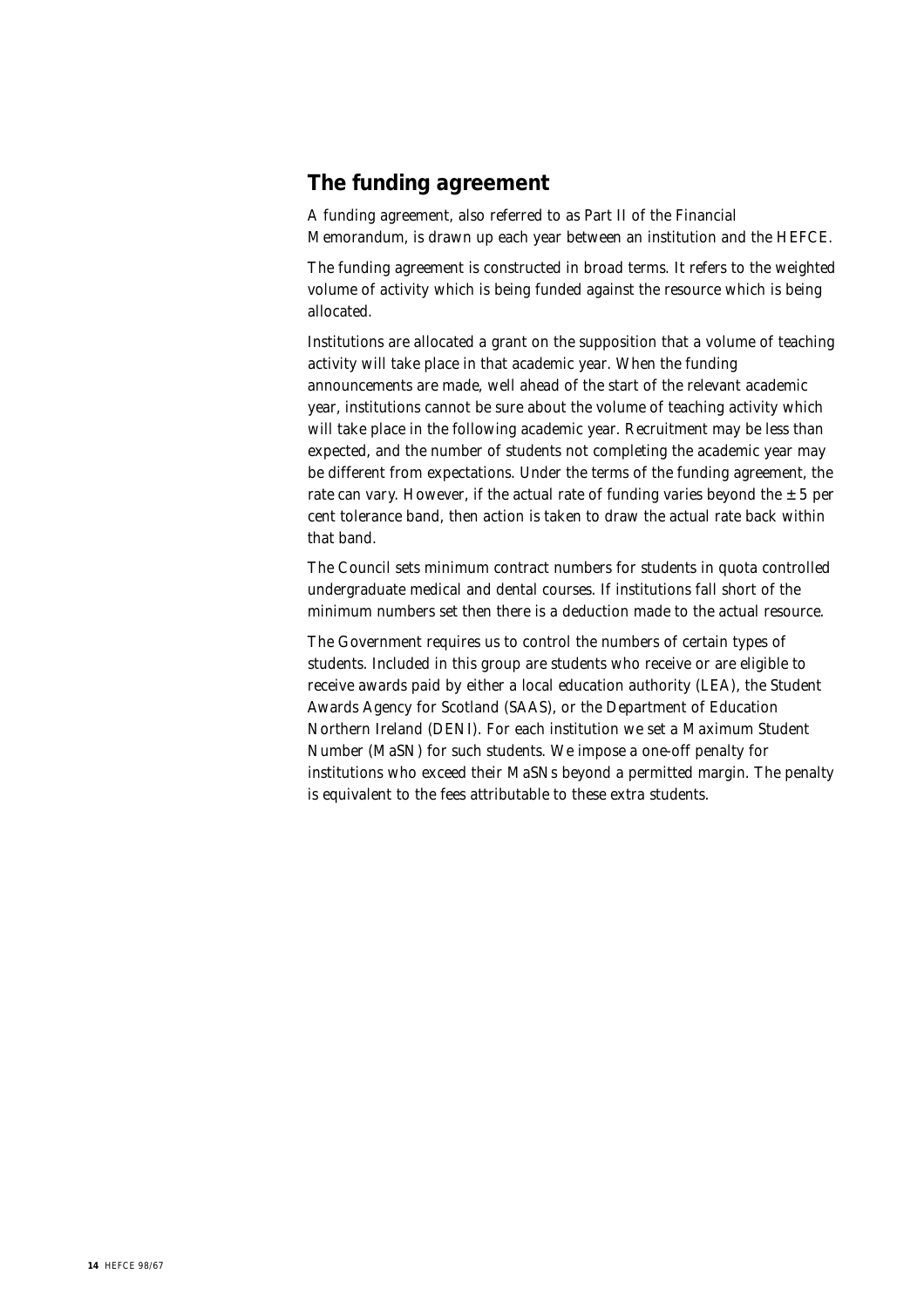# <span id="page-14-0"></span>Funds for research

We are committed to promoting excellent research. Most HEFCE research funds are distributed selectively to higher education institutions that have demonstrated their strength in research by reference to national and international standards. This quality is measured in a periodic Research Assessment Exercise (RAE).

Public research funds are provided under a dual support system. The HEFCE provides funding towards the cost of the salaries of permanent academic staff, premises and central computing costs, while the Research Councils provide for direct project costs and contribute to indirect project costs.

The general funds provided by the HEFCE also support basic research in institutions and contribute to the cost of research training. This basic research is the foundation of strategic and applied work, much of which is later supported by Research Councils, charities, industry and commerce.

Our funding for research in 1998-99 is £824 million and is allocated to two main headings:

- quality-related research (QR) funding £804 million
- generic research (GR) funding £20million.



#### Figure 4 Breakdown of Research funding

#### **Quality-related research (QR) funding**

#### **Determining the amount provided for each subject**

In 1998-99, QR funding is £804 million (97.6 per cent of total research funding). The total QR funds are divided between 69 subject areas (Units of Assessment). Each subject is assigned to one of three cost weights and these are multiplied by the volume of research in each subject to work out the total funding for that subject.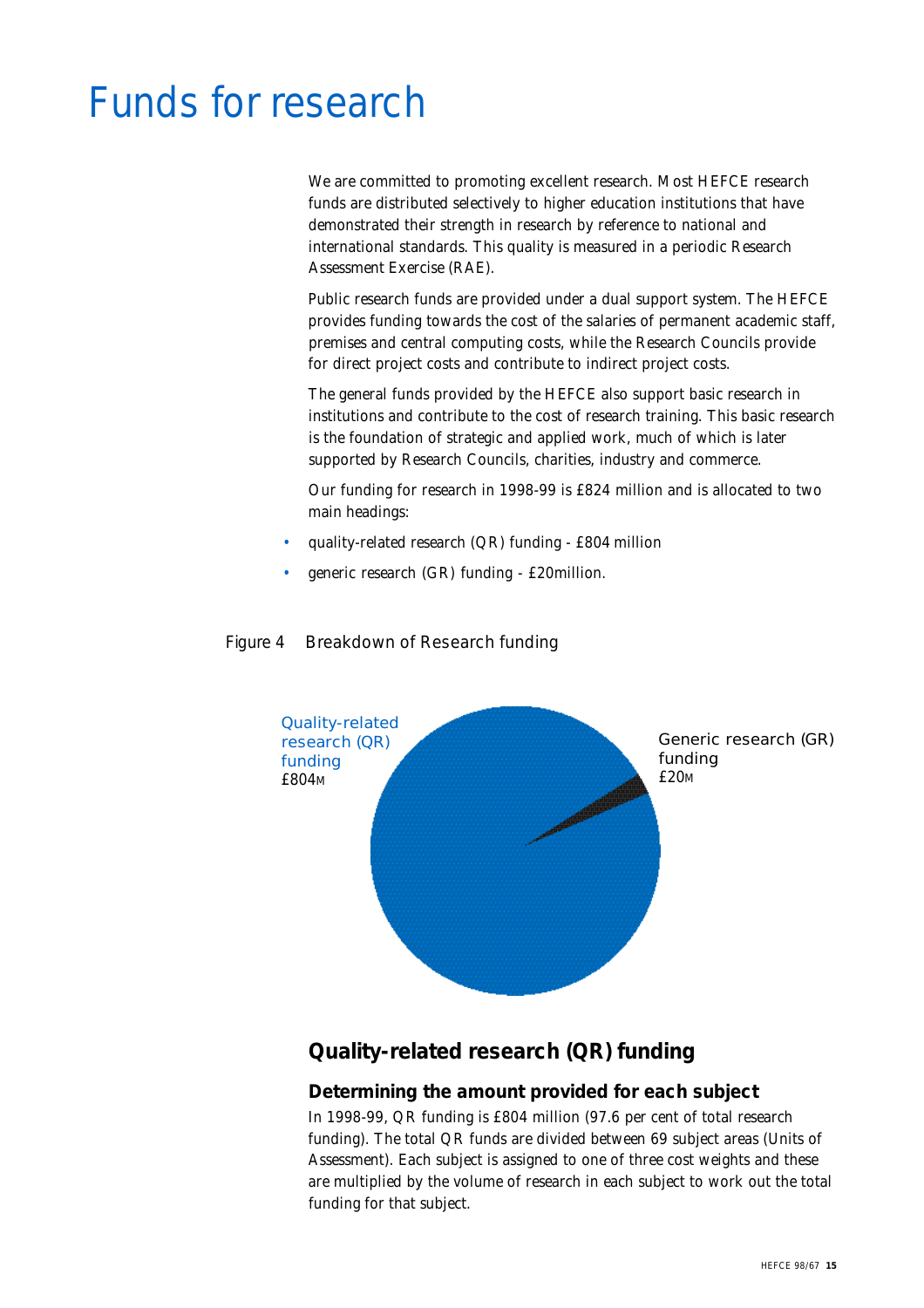The three cost weights are:

|   |                                            | weighting |
|---|--------------------------------------------|-----------|
| A | high cost laboratory and clinical subjects | 17        |
| B | intermediate cost subjects                 | 1.3       |
|   | others                                     |           |

We measure the volume of research in each unit of assessment using five separate components. These volume components are weighted as follows:

- research active academic staff  $-1$  x number of FTE research active academic staff funded from general funds in departments rated 3b or above, selected for assessment in the RAE. It is up to the institution to decide which staff to enter in the RAE.<sup>4</sup>
- research assistants  $-0.1$  x number of FTE research assistants.
- research fellows  $-0.1$  x number of FTE research fellows.
- postgraduate research students  $-0.15$  x number of weighted headcounts of postgraduate research students in their second and third years of full-time study, or third to sixth years of part-time study.
- research income from charities  $-0.25/25,000$  x average of last two years' income from charities.<sup>5</sup>

The number of research active academic staff is the most important measure of volume: it accounts for about two-thirds of the total.

#### **Distribution of the subject totals between institutions**

The volume of research for each institution in each subject is measured using the same indicators as are described above for the determination of the amount provided for each subject.

The 69 subject totals are distributed to institutions within each subject, in proportion to the amount of research multiplied by the quality of research in the subject for each institution.

Funding is proportional to Volume x Quality

The quality of research is assessed by peer review in a Research Assessment Exercise (RAE) conducted every four or five years. The last RAE was conducted in 1996 and will inform funding decisions until 2001-02. The next assessment will be in 2001.

<sup>4</sup> For distributing the amount in clinical medicine subjects (UoAs 1-3), NHS-funded research active staff will be counted on the same basis as staff supported by an institution's general funds.

<sup>5</sup> Income from charities is divided by £25,000 (a researcher's average salary) to obtain a person equivalent.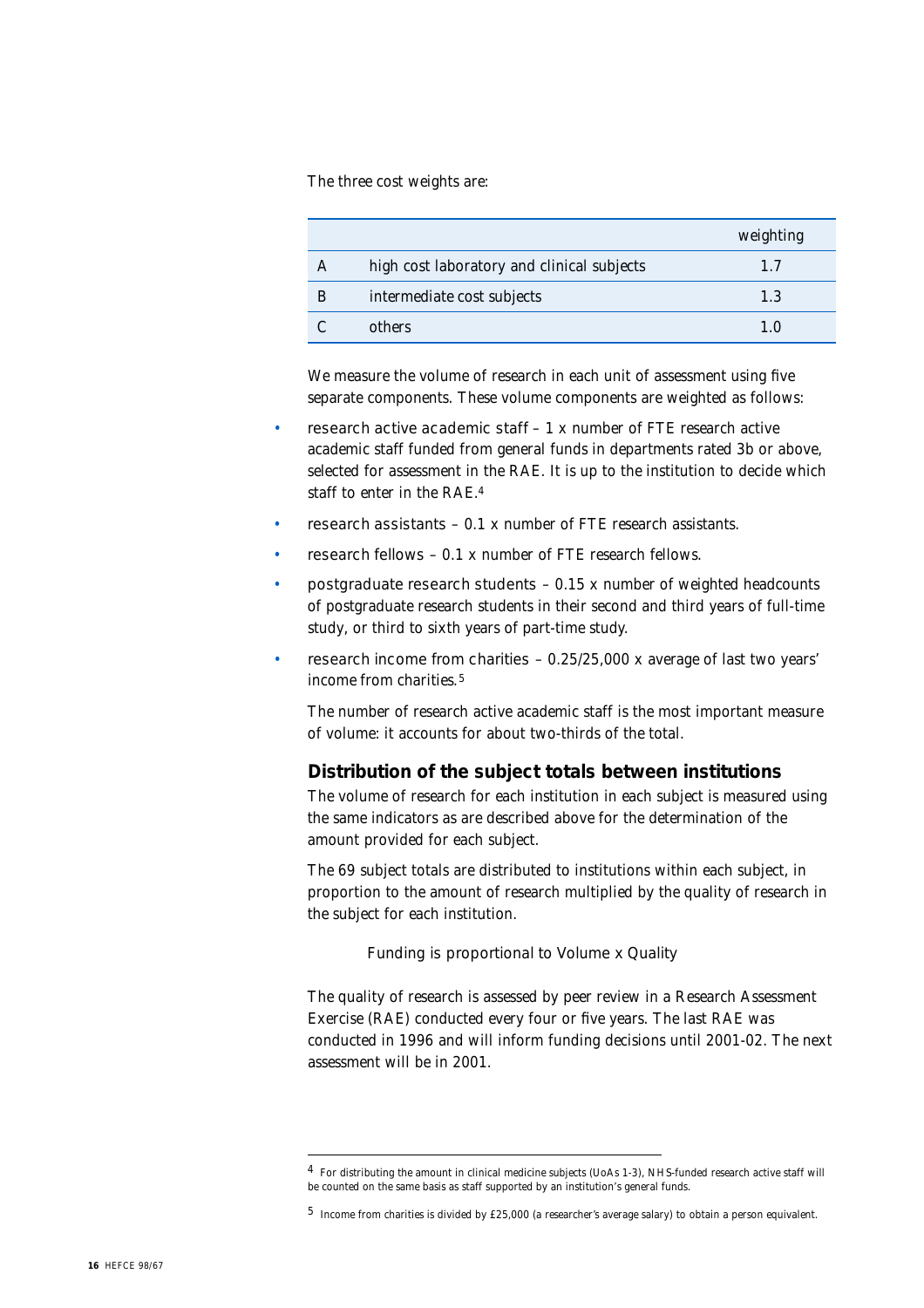In the last RAE, each institution was awarded a rating, on a scale of 1 to  $5*$ (five star), for the quality of its research in each unit of assessment in which it made a submission. Table 2 shows how these ratings relate to funding. Ratings 1 and 2 attract no funding, while a rating of 5\* attracts approximately four times as much funding as a rating of 3b for the same volume of research activity. As a result our funding of research is highly selective. In 1998-99, 75 per cent of HEFCE research funds will go to 26 higher education institutions.

| assessment           |                             |
|----------------------|-----------------------------|
| 1996 research rating | Funding weights in QR model |
|                      |                             |

2 and  $\overline{0}$  0  $3b$  1  $3a$  1.5 4 2.25 5 3.375

| Table 2 RAE ratings converted into funding weights for each unit of |
|---------------------------------------------------------------------|
| assessment                                                          |

#### **Generic research funding**

We introduced generic research (GR) funding in response to the theme of wealth creation in the 1993 Science and Technology White Paper 'Realising our Potential'. GR funding recognises collaborative research which does not have a single beneficiary.

 $5*$  4.05

In 1998-99 GR funding amounts to £20 million. Allocations are made in proportion to institutions' GR qualifying income. Qualifying income is the total received from users of research for collaborative projects where the institution retains the intellectual property and publication rights to the research.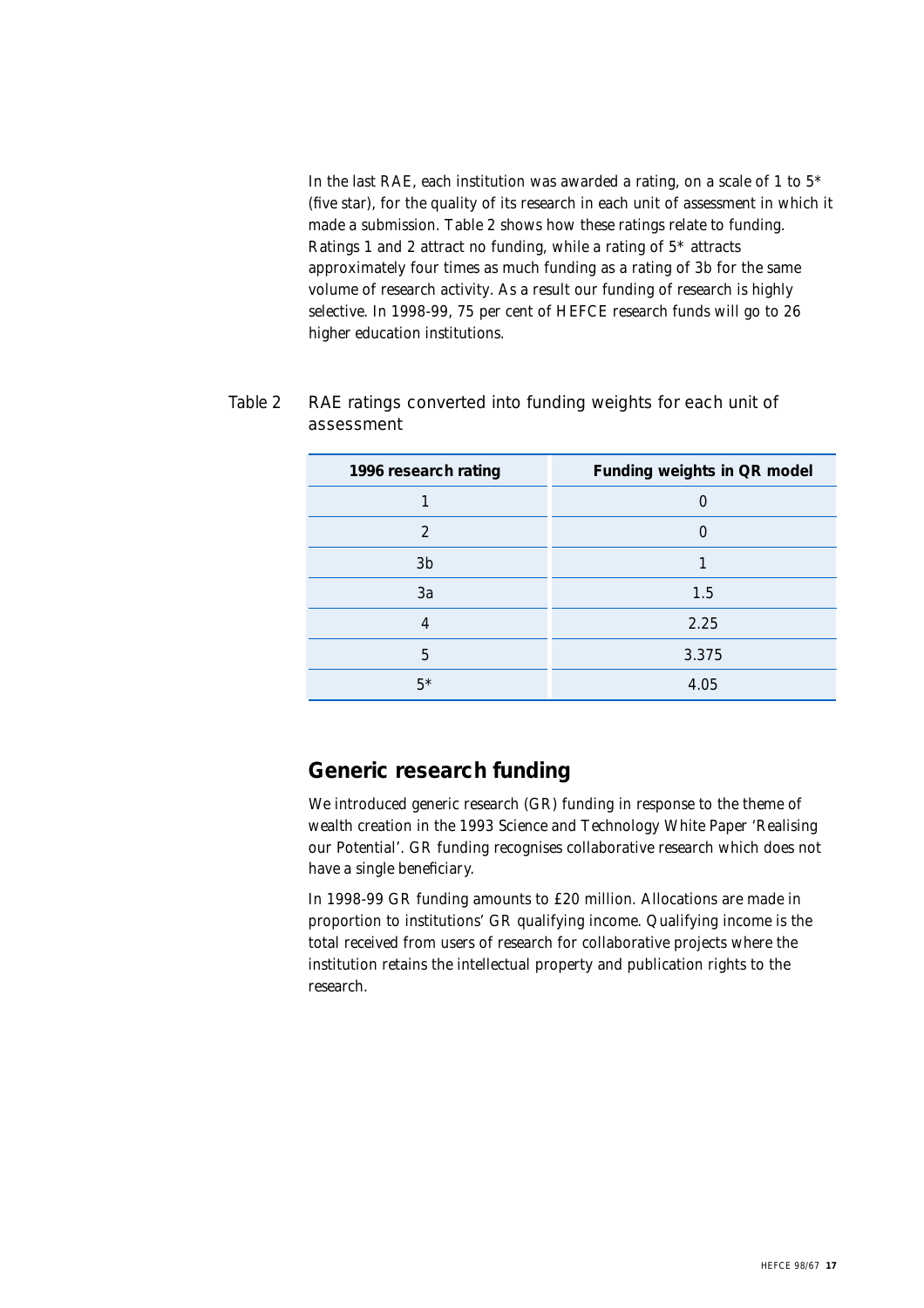# <span id="page-17-0"></span>Other related funding

#### **Special funding**

We recognise that not all teaching, research and related activities can be adequately supported through formula funding. Each year we provide special funding for a wide range of purposes. These funds are reviewed regularly and, wherever appropriate, new initiatives are introduced or the funds are phased out or incorporated into formula-based allocations. In 1998-99 special funding amounts to £334 million.

#### **Special initiatives**

Special initiatives are supported within special funding. Current examples include: support for library developments; the Teaching and Learning Technology Programme; support for students with special needs; continuing vocational education development, the Fund for the Development of Teaching and Learning and infrastructure projects such as laboratory refurbishment and funding for poor estates.

Institutions may bid for special initiative funding individually or, for some projects, they are encouraged to submit joint bids with other institutions. It is a condition of funding for most projects that the results are widely available. Funding for special initiatives is for a specified length of time and is not incorporated into the following year's funding.

| Project                                            | Funding in £ millions |
|----------------------------------------------------|-----------------------|
| Museums, galleries and collections                 | 9                     |
| Humanities special research collections            | 6.6                   |
| Arts & Humanities Research Board                   | 1.5                   |
| <b>Joint Information Systems Committee</b>         | 28                    |
| Joint Research Equipment Initiative                | 15                    |
| Laboratory Refurbishment                           | 35                    |
| Teaching & Learning Technology Programme           | 3.6                   |
| <b>Continuing Education</b>                        | 20                    |
| Fund for the Development of Teaching<br>& Learning | 4.5                   |
| Overseas Research Students Awards Scheme           | 10                    |
| Collaborative Research Scheme                      | 16.3                  |

#### **Examples of Special Funding in 1998-99**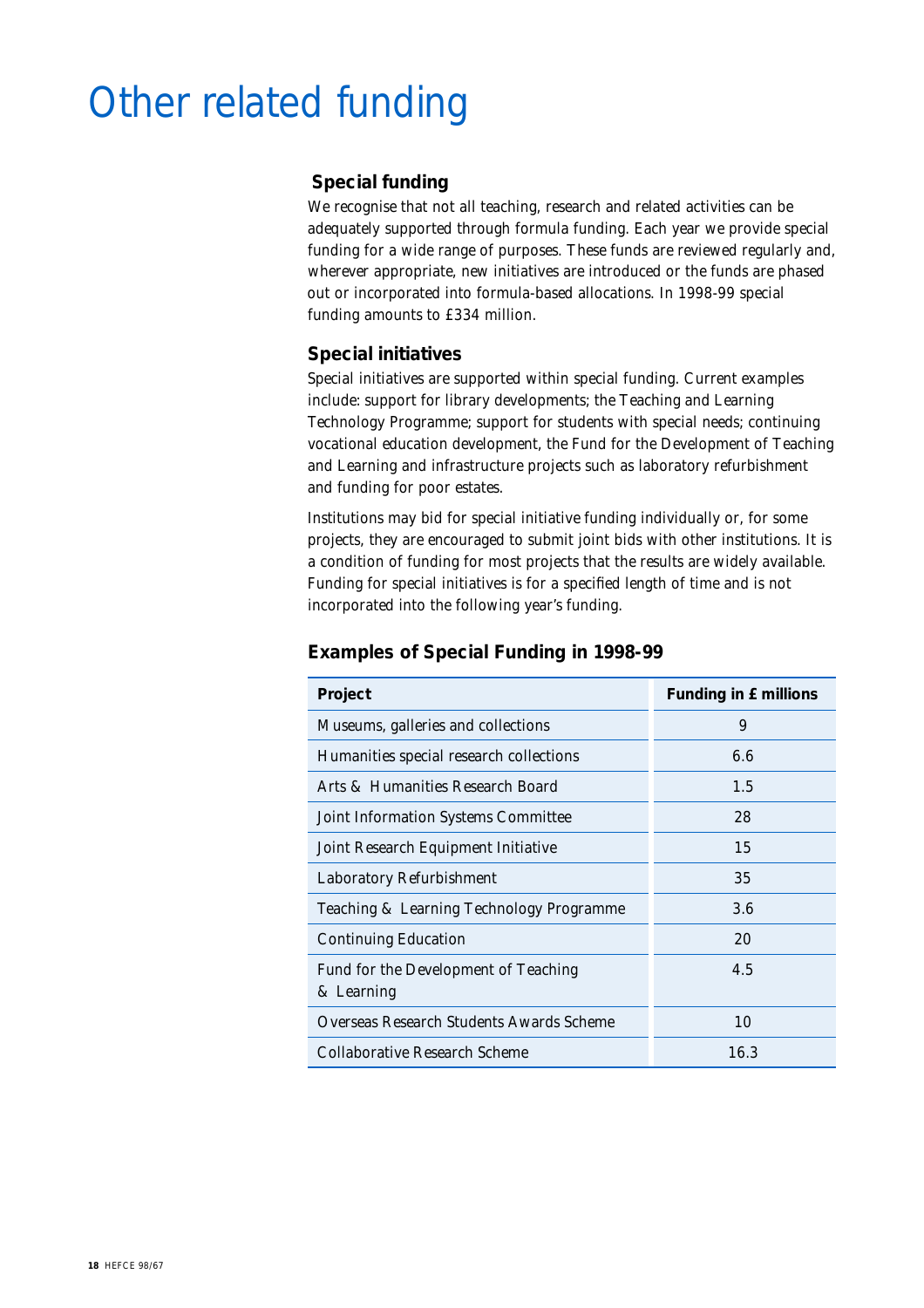#### **Moderation**

To help maintain stability, we phase in changes by moderating increases or decreases in teaching and research funding to institutions that would otherwise be affected by large fluctuations. The amount of moderation funding the Council committed in 1998-99 totals £4.6 million, distributed to 12 universities and colleges.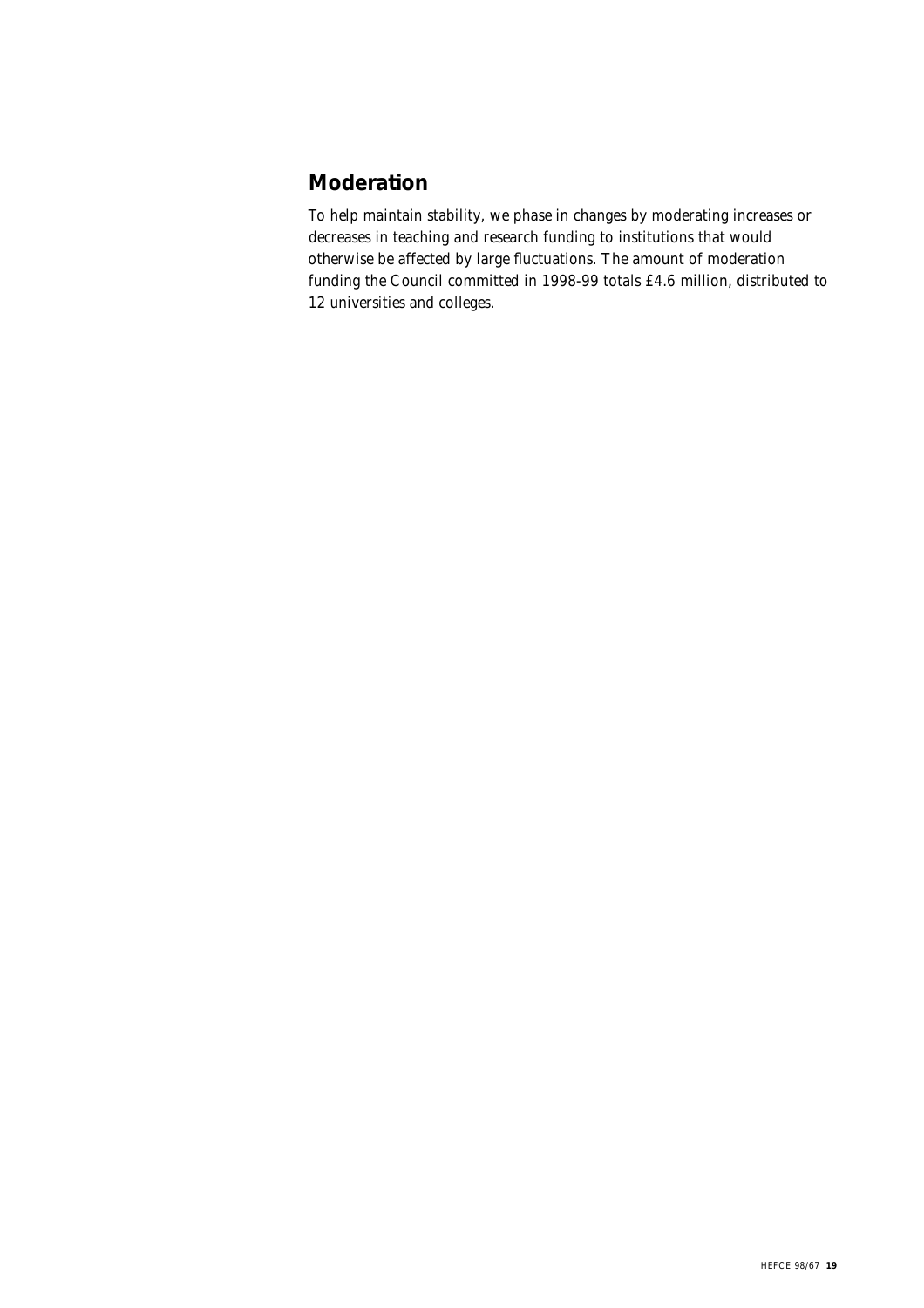### <span id="page-19-0"></span>Annex A - funding of teaching, examples

#### **Calculating the standard level of resource for an institution**

#### Step 1 **Calculate the number of students as full-time equivalents (FTEs) in each price group.**

Full-time and sandwich year-out FTEs:

| on long courses (45 weeks or more) |                         |
|------------------------------------|-------------------------|
| on standard courses                |                         |
| Part-time FTEs:                    |                         |
| on long courses                    | P.                      |
| on standard courses                | $P_S$                   |
| Total FTEs of students (T)         | $T = L + S + P_1 + P_5$ |

First year full-time undergraduate mature FTEs (M) are included in the total (T).

The additional student number bids and any other adjustments to FTEs are included in the total (T)

#### Step 2 **Apply the cost weights for each price group.**

Multiply the FTE student numbers in each price group (T) by the relative cost weights for that group (C), as shown in the table below.

| Price group | Cost weight |
|-------------|-------------|
|             | 4.5         |
| R           | 2           |
|             | 1.5         |
|             |             |

FTE (cost-weighted) =  $T \times C$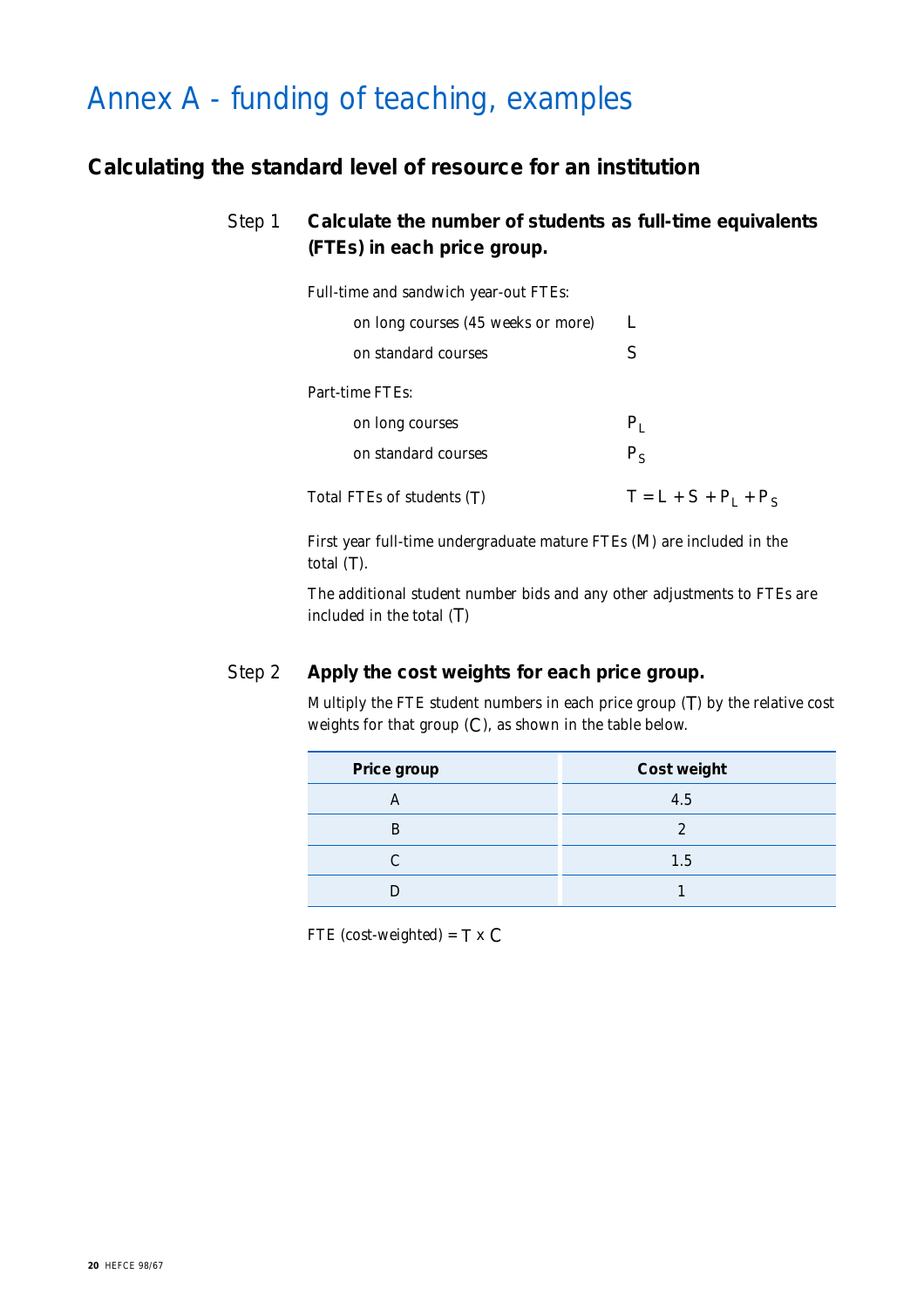#### Step 3 **Calculate the relevant premiums**

Institution-related premiums

• The FTE relating to the London premium (W) is calculated as follows:

FTE (London) =  $T \times C \times W$ 

- Where:  $W = 0$  for institutions not in London  $W = 0.05$  for institutions in outer London W = 0.08 for institutions in inner London
- Pensions premium (X):

FTE (pensions) =  $T \times C \times X$ 

Where:  $X = 0$  if the institution is not eligible  $X = 0.02$  if the institution is eligible

• Specialist institution premium (Y):

FTE (specialist) =  $T \times C \times Y$ 

Where:  $Y = 0$  if the institution is not eligible

 $Y \geq 0.1$  if the institution is eligible for the premium

#### Student-related premiums

• Long course premium (Z):

FTE (long) =  $Z \times (L + P_L) \times C$ 

- Where:  $Z = 0$  for price group A  $Z = 0.25$  for price groups B-D
- Part-time premium:

FTE (PT) =  $0.05$  x (P<sub>L</sub> + P<sub>S</sub>)

• Mature student premium: FTE (mature) =  $0.05 \times M$ 

> (NB: there is no extra subject weighting (C) for part-time and mature student premiums.)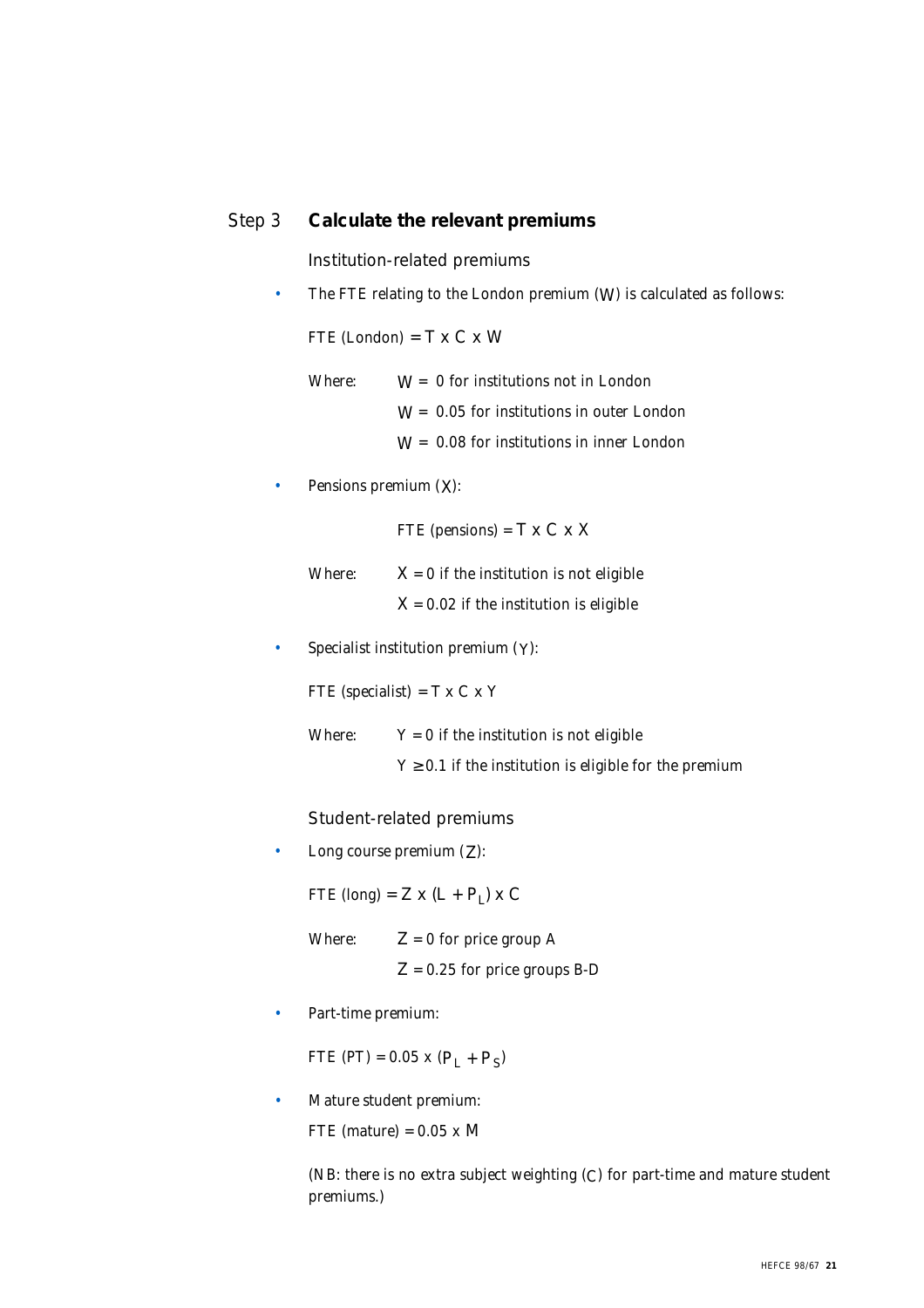#### Step 4 **Calculate the standard resource for each price group**

Add the result of Step 2 above to all the premiums calculated in Step 3. Then multiply by £2,662 (for the 1998-99 academic year), the base level of resource for price group D.

Total weighted  $\text{FTE} = \text{FTE}$  (cost weighted) + FTE (London) + FTE (pensions) + FTE (specialist) + FTE (long) + FTE (part-time) + FTE (mature)

Standard resource = total weighted FTE x £2,662

#### Step 5 **Calculate the standard level of resource for the institution**

Add together the results of Step 4 for all four price groups.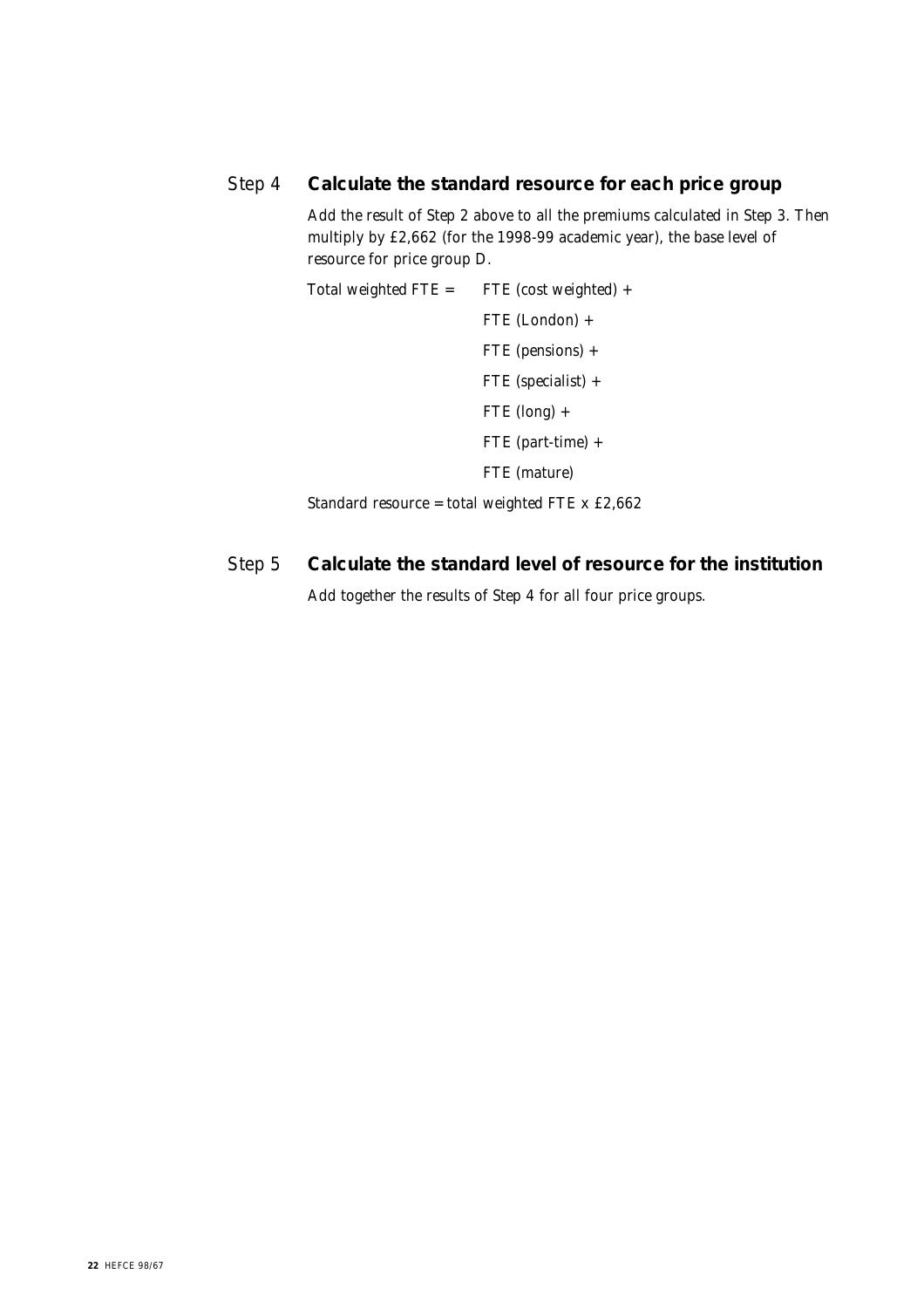## Worked examples of the teaching funding calculations

### **Example 1**

University V and College W both have 1,200 full-time equivalent students (FTEs), with the same number of students in each of the four price groups A, B, C and D. In this example, both institutions have the same total resource of £6,550,000. College W is wholly part-time whereas University V has no part-time students.

The table below shows the effect on the percentage difference of the part-time weighting.

|                |                |            | (a)              | (b)                            | (c)                           |                                                  |
|----------------|----------------|------------|------------------|--------------------------------|-------------------------------|--------------------------------------------------|
| Institution    | Price<br>group | Mode       | <b>FTE</b>       | Cost<br>weighted<br><b>FTE</b> | Part-time<br>$5\% \times (a)$ | Total<br>weighted<br><b>FTE</b><br>$= (b) + (c)$ |
| University V A |                | <b>FTS</b> | 200 x 4.5        | $= 900$                        | $\boldsymbol{0}$              | 900                                              |
|                | B              | <b>FTS</b> | $300 \times 2$   | $= 600$                        | $\boldsymbol{0}$              | 600                                              |
|                | $\mathcal{C}$  | <b>FTS</b> | $400 \times 1.5$ | $= 600$                        | $\boldsymbol{0}$              | 600                                              |
|                | D              | <b>FTS</b> | $300 \times 1$   | $= 300$                        | $\boldsymbol{0}$              | 300                                              |
| <b>Total</b>   |                |            | 1,200            | 2,400                          | $+0$                          | $= 2,400$                                        |
|                |                |            |                  |                                |                               |                                                  |
| College W      | $\mathbf{A}$   | PT         | $200 \times 4.5$ | $= 900$                        | 10                            | $= 910$                                          |
|                | B              | PT         | $300 \times 2$   | $= 600$                        | 15                            | $= 615$                                          |
|                | $\mathcal{C}$  | <b>PT</b>  | $400 \times 1.5$ | $= 600$                        | 20                            | $= 620$                                          |
|                | D              | PT         | $300 \times 1$   | $= 300$                        | 15                            | $= 315$                                          |
| <b>Total</b>   |                | 1,200      | 2,400            | $+60$                          | $= 2,460$                     |                                                  |

The base price is £2,662

| Institution  | Actual<br>resource Es | Standard<br>resource Es | Percentage<br>difference | Both institutions are within<br>the tolerance band so no |
|--------------|-----------------------|-------------------------|--------------------------|----------------------------------------------------------|
| University V | 6,550,000             | 6,388,800               | 2.5%                     | change in funding or student                             |
| College W    | 6,550,000             | 6,548,520               | $0.0\%$                  | numbers will be needed                                   |
| <b>Total</b> | 13,100,000            | 12,937,320              |                          |                                                          |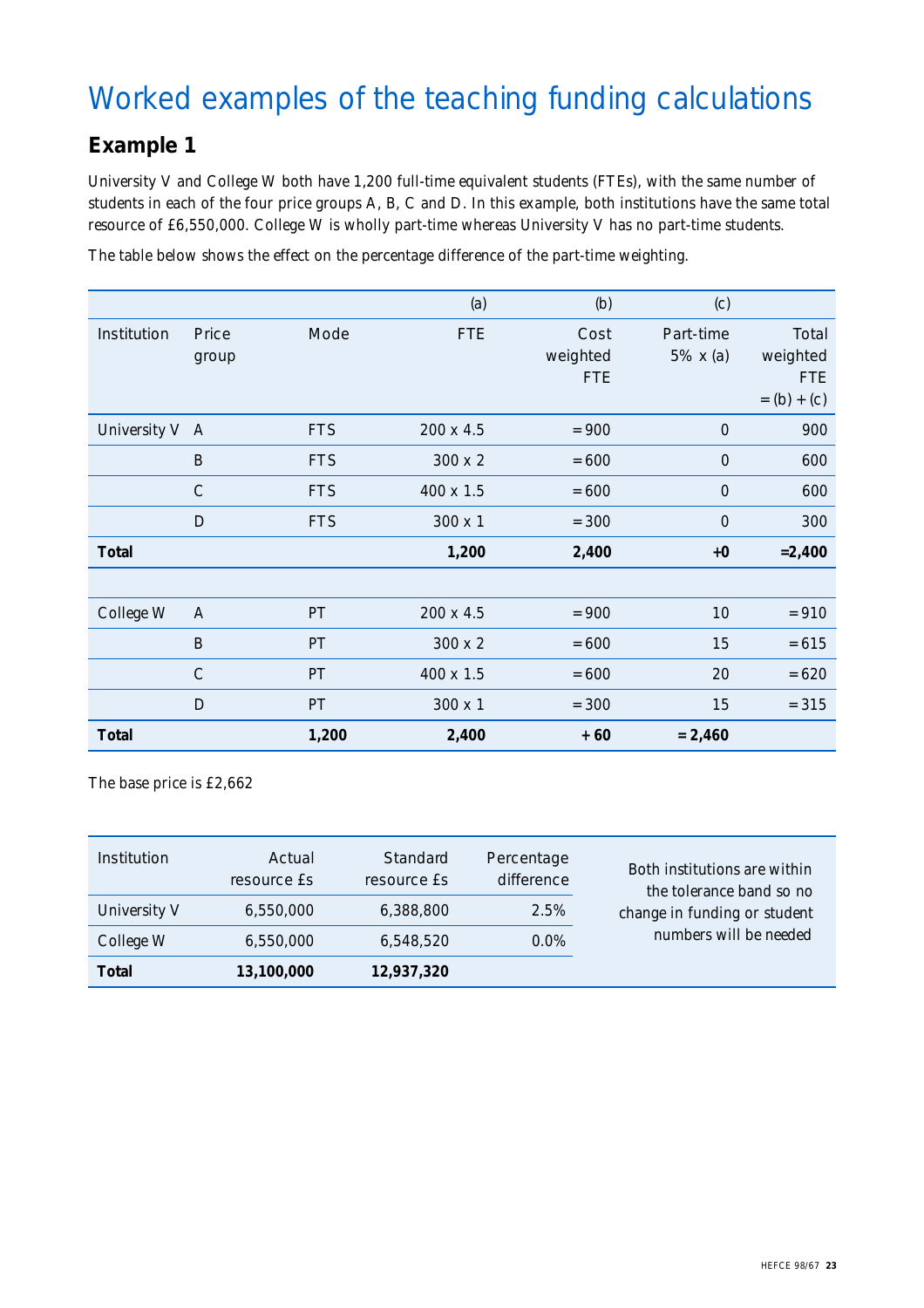|                     |                |            |        | (a)              | (b)                            | (c)                               | (d)                  |                                            |
|---------------------|----------------|------------|--------|------------------|--------------------------------|-----------------------------------|----------------------|--------------------------------------------|
| Institution         | Price<br>group | Mode       | Length | <b>FTE</b>       | Cost<br>weighted<br><b>FTE</b> | Part-<br>time<br>$5\% \times (a)$ | Long<br>25% x<br>(b) | Total<br>weighted FTE<br>$(b) + (c) + (d)$ |
| <b>University V</b> | $\mathbf{A}$   | <b>FTS</b> | S      | $200 \times 4.5$ | $= 900$                        | $\boldsymbol{0}$                  | $\mathbf{0}$         | $= 900$                                    |
|                     | $\mathbf B$    | <b>FTS</b> | S      | 300 x 2          | $= 600$                        | $\boldsymbol{0}$                  | $\boldsymbol{0}$     | $= 600$                                    |
|                     | $\mathcal{C}$  | <b>FTS</b> | L      | $400 \times 1.5$ | $= 600$                        | $\boldsymbol{0}$                  | 150                  | $= 750$                                    |
|                     | D              | <b>FTS</b> | L      | 300 x 1          | $= 300$                        | $\boldsymbol{0}$                  | 75                   | $= 375$                                    |
| <b>Total</b>        |                |            |        | 1,200            | 2,400                          | $\bf{0}$                          | 175                  | 2,625                                      |
|                     |                |            |        |                  |                                |                                   |                      |                                            |
| <b>College W</b>    | $\mathbf{A}$   | PT         | S      | $200 \times 4.5$ | $= 900$                        | 10                                | $\boldsymbol{0}$     | $= 910$                                    |
|                     | $\mathbf{B}$   | PT         | S      | 300 x 2          | $= 600$                        | 15                                | $\boldsymbol{0}$     | $= 615$                                    |
|                     | $\mathcal{C}$  | PT         | L      | $400 \times 1.5$ | $= 600$                        | 20                                | 150                  | $= 770$                                    |
|                     | D              | PT         | L      | $300 \times 1$   | $= 300$                        | 15                                | 75                   | $= 390$                                    |
| <b>Total</b>        |                |            |        | 1,200            | 2,400                          | 60                                | 175                  | 2,685                                      |

The table below shows the effect on the percentage difference of the part-time weighting and the long weighting

The base price is £2,662

| <b>Institution</b>  | Actual<br>resource | Standard<br>resource | Percentage<br>difference | University V and college W are<br>outside the tolerance band. |
|---------------------|--------------------|----------------------|--------------------------|---------------------------------------------------------------|
| <b>University V</b> | 6,550,000          | 6,987,750            | $-6.3\%$                 | Both institutions may receive                                 |
| <b>College W</b>    | 6,550,000          | 7,147,470            | $-8.4%$                  | additional grant, and/or be<br>expected to reduce their FTEs. |
| <b>Total</b>        | 13,100,000         | 13,869,020           |                          |                                                               |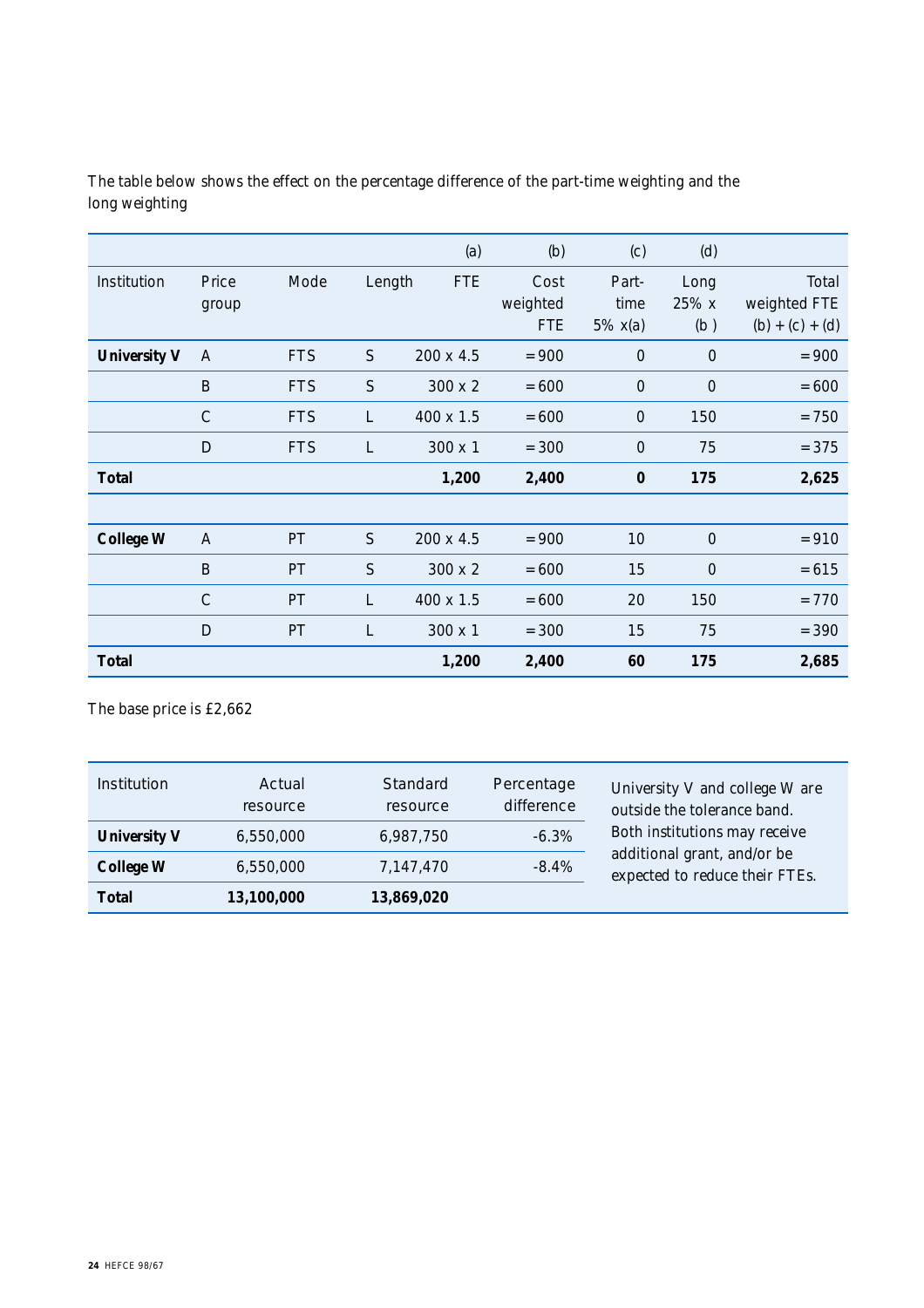#### **Example 2**

University X and University Y both have 1,000 FTE, but they have different weightings.

The table below shows the effect of the different weightings on the percentage difference. University X is in outer London. University Y has pension premiums.

|                     |                |            |                | (a)        | (b)                            | (c)                             | (d)                             | (e)                     | (f)                              |                                                       |
|---------------------|----------------|------------|----------------|------------|--------------------------------|---------------------------------|---------------------------------|-------------------------|----------------------------------|-------------------------------------------------------|
| Institution         | Price<br>group | Mode       | Length         | <b>FTE</b> | Cost<br>weighted<br><b>FTE</b> | Part-<br>time<br>$5\%$ x<br>(a) | Long<br>courses<br>25% x<br>(b) | Pensions<br>$2\%$ x (b) | London<br>premium<br>$5\%$ x (b) | <b>Total</b><br>weighted<br>FTE sum<br>$(b)$ to $(f)$ |
| University X        | $\mathbf{A}$   | <b>FTS</b> | $\mathbf{L}$   | 200        | 900                            | $\boldsymbol{0}$                | $\mathbf{0}$                    | $\mathbf{0}$            | 45                               | 945                                                   |
|                     | B              | <b>FTS</b> | L              | 250        | 500                            | $\boldsymbol{0}$                | 125                             | $\boldsymbol{0}$        | 25                               | 650                                                   |
|                     | $\mathcal{C}$  | PT         | ${\mathcal S}$ | 400        | 600                            | 20                              | $\bf{0}$                        | $\mathbf{0}$            | 30                               | 650                                                   |
|                     | D              | <b>FTS</b> | S              | 150        | 150                            | $\boldsymbol{0}$                | $\mathbf{0}$                    | $\boldsymbol{0}$        | 8                                | 158                                                   |
| <b>Total</b>        |                |            |                | 1,000      | 2,150                          | 20                              | 125                             | $\bf{0}$                | 108                              | 2,403                                                 |
|                     |                |            |                |            |                                |                                 |                                 |                         |                                  |                                                       |
| <b>University Y</b> | $\mathbf{A}$   | PT         | S              | 150        | 675                            | 8                               | $\mathbf{0}$                    | 14                      | $\boldsymbol{0}$                 | 696                                                   |
|                     |                | PT         | L              | 50         | 225                            | 3                               | $\boldsymbol{0}$                | $\overline{5}$          | $\boldsymbol{0}$                 | 232                                                   |
|                     | $\, {\bf B}$   | <b>FTS</b> | L              | 250        | 500                            | $\boldsymbol{0}$                | 125                             | 10                      | $\boldsymbol{0}$                 | 635                                                   |
|                     |                | <b>FTS</b> | S              | 150        | 300                            | $\boldsymbol{0}$                | $\mathbf{0}$                    | $6\phantom{1}$          | $\boldsymbol{0}$                 | 306                                                   |
|                     | D              | PT         | ${\mathcal S}$ | 350        | 350                            | 18                              | $\boldsymbol{0}$                | $\tau$                  | $\boldsymbol{0}$                 | 375                                                   |
| <b>Total</b>        |                |            |                | 1,000      | 2,050                          | 28                              | 125                             | 41                      | $\bf{0}$                         | 2,244                                                 |

The base price is £2,662

| Institution         | Actual<br>resource | Standard<br>resource | Percentage<br>difference |
|---------------------|--------------------|----------------------|--------------------------|
| University X        | 7,034,598          | 6.395.455            | 10.0%                    |
| <b>University Y</b> | 5,965,402          | 5,972,197            | $-0.1\%$                 |
| <b>Total</b>        | 13,000,000         | 12,367,652           |                          |

Key

FTE = full-time equivalent

FTS = full-time and sandwich

PT = part-time

L = long course

S = standard course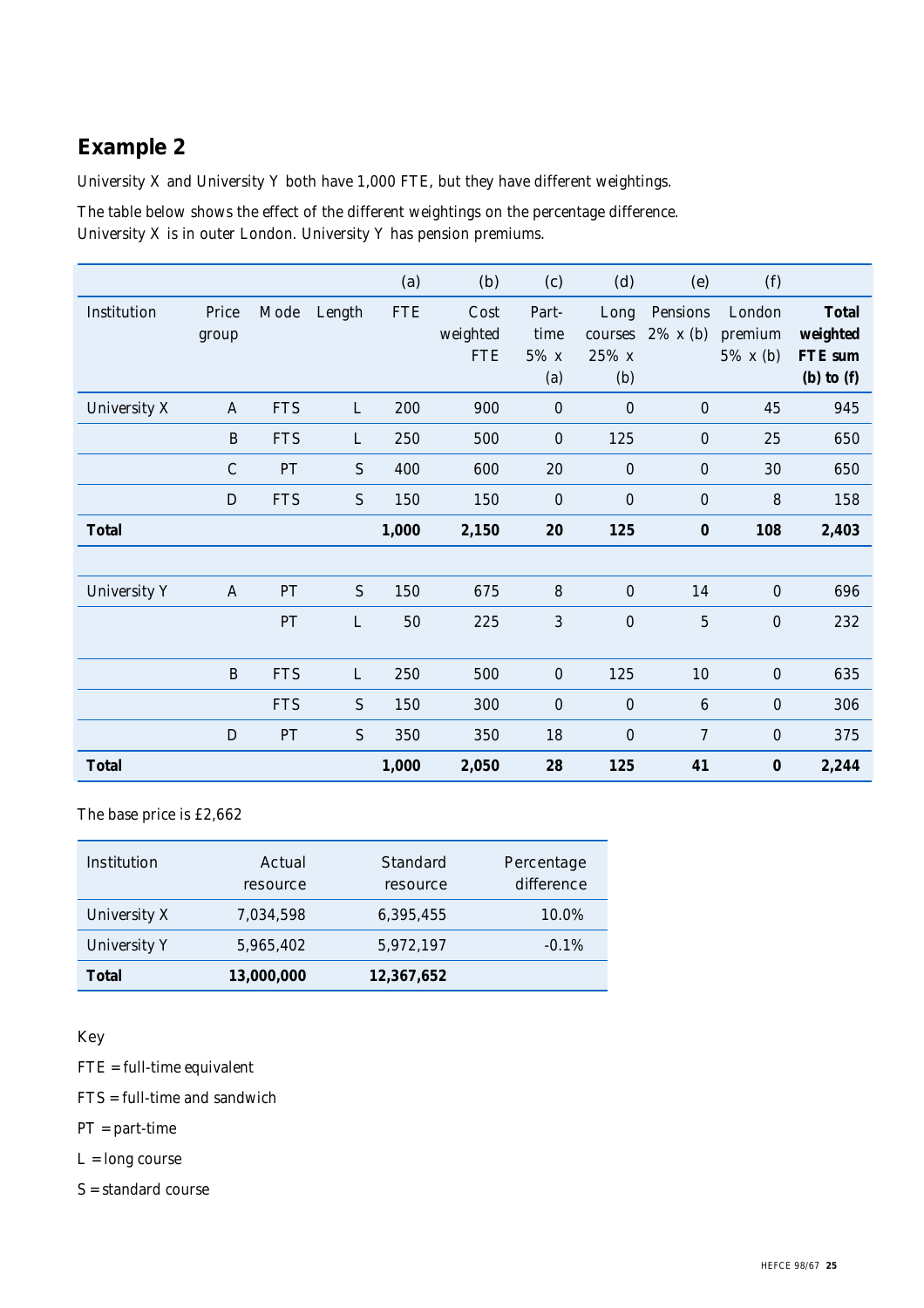### Glossary of terms

Actual resource HEFCE grant for teaching plus assumed income from fees.

- Block grant The funding provided by the Council to an institution for teaching and research. This does not include special funding.
	- DfEE Department for Education and Employment.
- Dual support The system of funding research partly by the HEFCE and partly by the Research Councils.
	- FEFC Further Education Funding Council the body responsible for the funding of further education provided in FE and HE institutions and sixth form colleges in England.
		- GR Generic Research the element of research funding that encourages institutions to carry out collaborative research with industry and commerce.
	- HEFCE Higher Education Funding Council for England.
	- HEIFES Higher Education in Further Education: Students Survey
		- HEI Higher education institution a university or college of higher education.
	- HESES Higher Education Students Early Statistics Survey.
		- LEA Local education authority the County Council, Metropolitan District or London Borough with responsibility for education.
		- Level Level of study refers to undergraduate (UG), postgraduate taught (PGT) and postgraduate research (PGR).
	- MaSN Maximum student number.

Mature student Full-time undergraduates aged 25 or over on entry.

- Mode Mode of study refers to full-time, part-time or sandwich. For funding purposes full-time and sandwich are combined.
	- QR Quality-related Research (the largest component of research funding). It is allocated according to research quality and the amount of research carried out.
- Research Assessment An exercise carried out periodically to determine the quality of research in Exercise (RAE) UK HEIs. The results are used by the higher education funding bodies for England, Scotland, Wales and Northern Ireland to allocate QR funding.
	- Research Councils There are six Research Councils. They are government-funded through the Office of Science and Technology to support research in their fields of interest, in both their own establishments and in universities.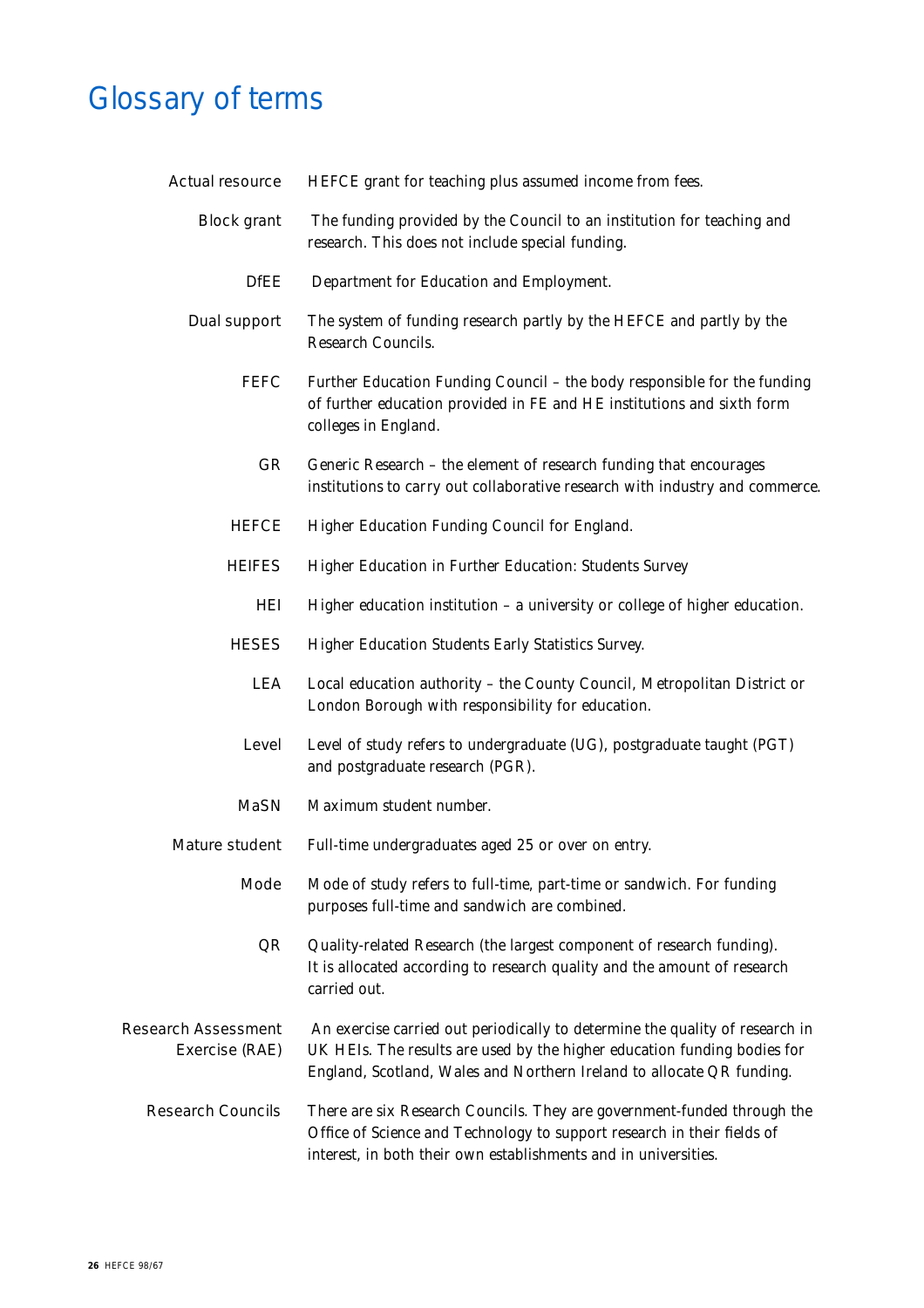| Sandwich course               | A course of study which includes periods of practical work in organisations<br>outside the university or college.                                                                                                    |
|-------------------------------|----------------------------------------------------------------------------------------------------------------------------------------------------------------------------------------------------------------------|
| <b>Specialist institution</b> | A university or college that has 60 per cent or more of its courses in one or<br>two subjects only, such as music or art colleges.                                                                                   |
| Special initiatives           | Special initiatives are funds for specific activities for a limited period not<br>linked to formula funding allocations.                                                                                             |
| Tolerance band                | This is the range from $+5$ per cent to $-5$ per cent of the standard resource.                                                                                                                                      |
| <b>Tuition fees</b>           | Fees paid to a university or college for a student to attend a course. From<br>1998-99 UK and EU students on full-time courses will have to pay fees.<br>Other tuition fees include those paid by overseas students. |